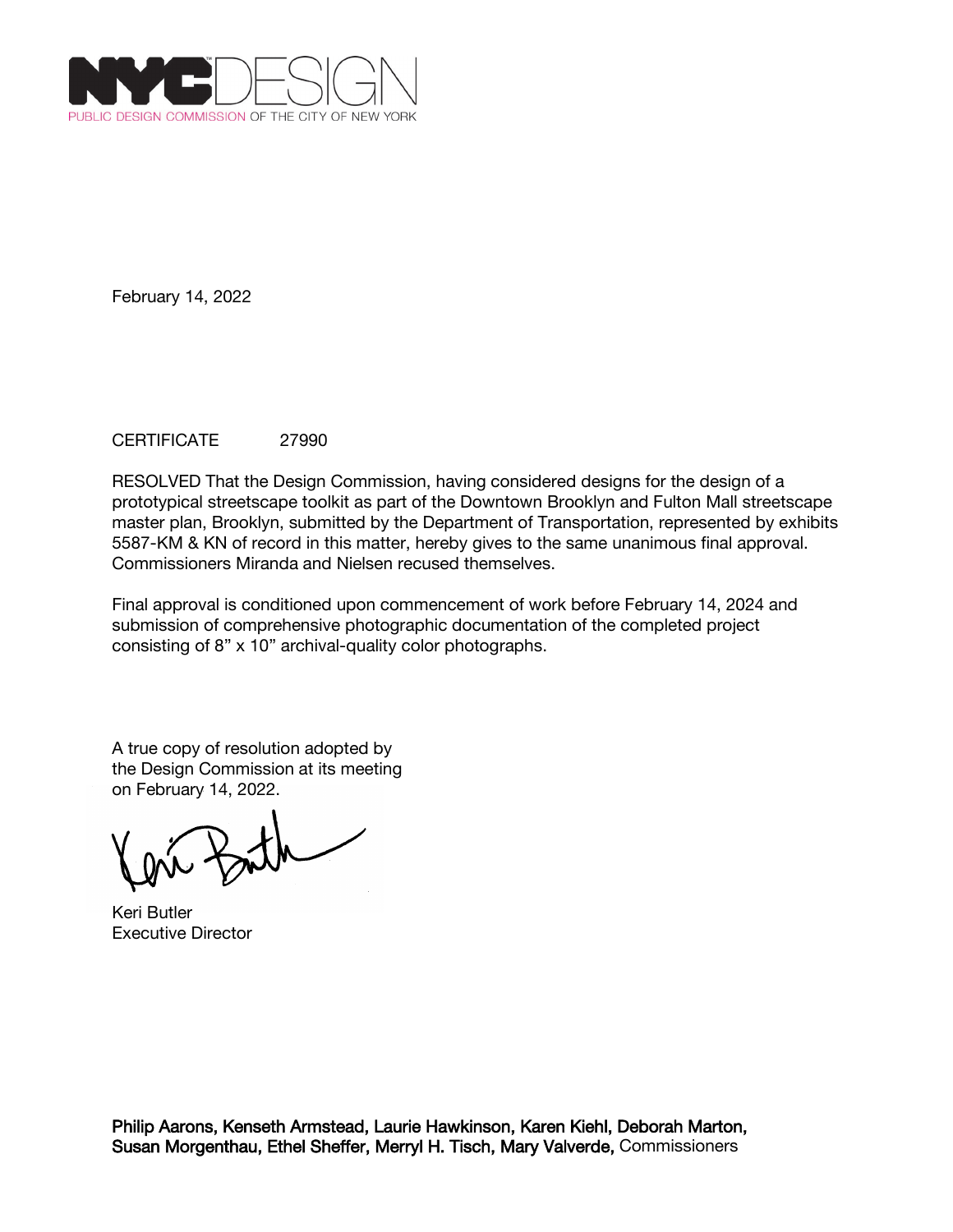

# CERTIFICATE 28004

RESOLVED That the Design Commission, having considered designs for the installation of an interim sallyport, bail payment center, and adjacent planted area, Queens Criminal Court, 125- 01 Queens Boulevard at 82nd Avenue, Kew Gardens, Queens, submitted by the Department of Design and Construction, represented by exhibits 3005-BU, BV, BW, BX & BY of record in this matter, hereby gives to the same unanimous preliminary and final approval.

Final approval is conditioned upon commencement of work before February 14, 2024 and submission of comprehensive photographic documentation of the completed project consisting of 8" x 10" archival-quality color photographs.

A true copy of resolution adopted by the Design Commission at its meeting on February 14, 2022.

Keri Butler Executive Director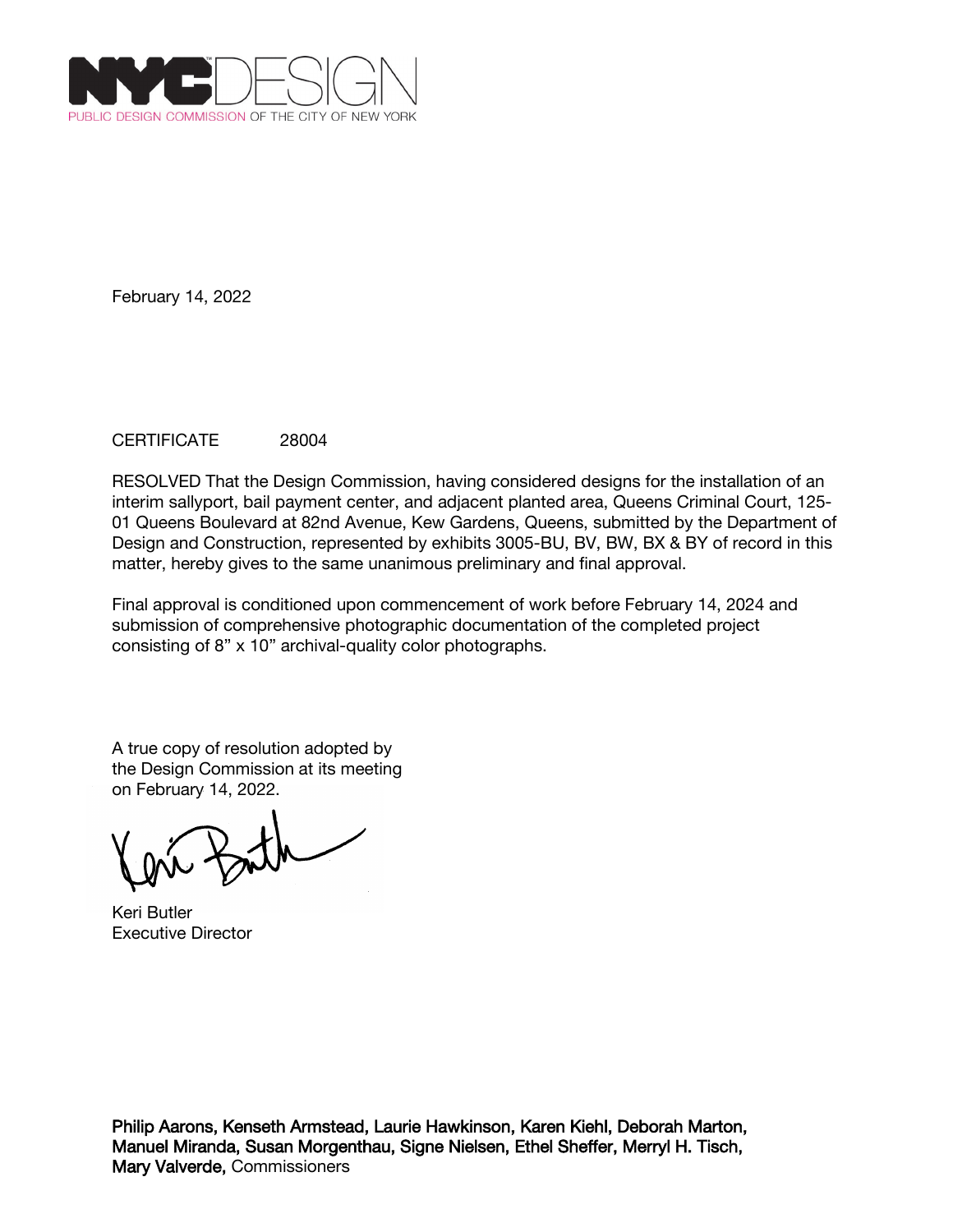

## CERTIFICATE 28005

RESOLVED That the Design Commission, having considered designs for the installation of louvers (Suite 602), Building 303 (formerly Building 399), Sands Street between Navy Street, Third Street, and Chauncey Avenue, Brooklyn Navy Yard Industrial Park, Brooklyn, submitted by the Brooklyn Navy Yard Development Corporation, represented by exhibits 6063-UU, UV, UW & UX of record in this matter, hereby gives to the same unanimous preliminary and final approval.

Final approval is conditioned upon commencement of work before February 14, 2024 and submission of comprehensive photographic documentation of the completed project consisting of 8" x 10" archival-quality color photographs.

A true copy of resolution adopted by the Design Commission at its meeting on February 14, 2022.

Keri Butler Executive Director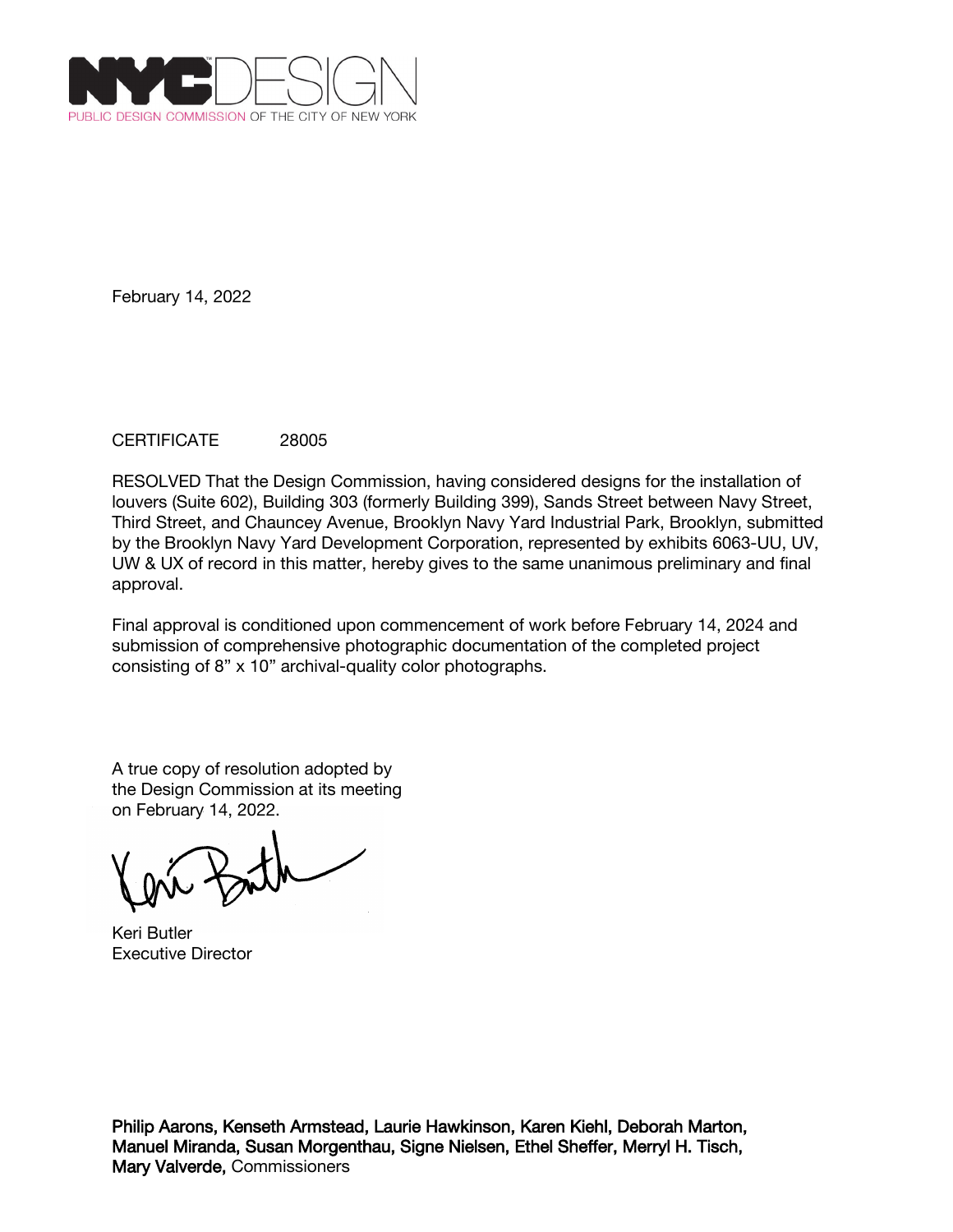

## CERTIFICATE 28006

RESOLVED That the Design Commission, having considered a proposal for the installation of *A Bit of Everything, in Brief* by Misha Kahn, Douglaston-Little Neck Library, 249-01 Northern Boulevard, Little Neck, Queens, submitted by the Department of Cultural Affairs' Percent for Art Program, the Department of Design and Construction, and Queens Public Library, represented by exhibits 7692-I, J, K & L of record in this matter, hereby gives to the same unanimous conceptual approval.

Conceptual approval is conditioned upon submission of this project for preliminary review and approval before February 14, 2024.

Keri Butler Executive Director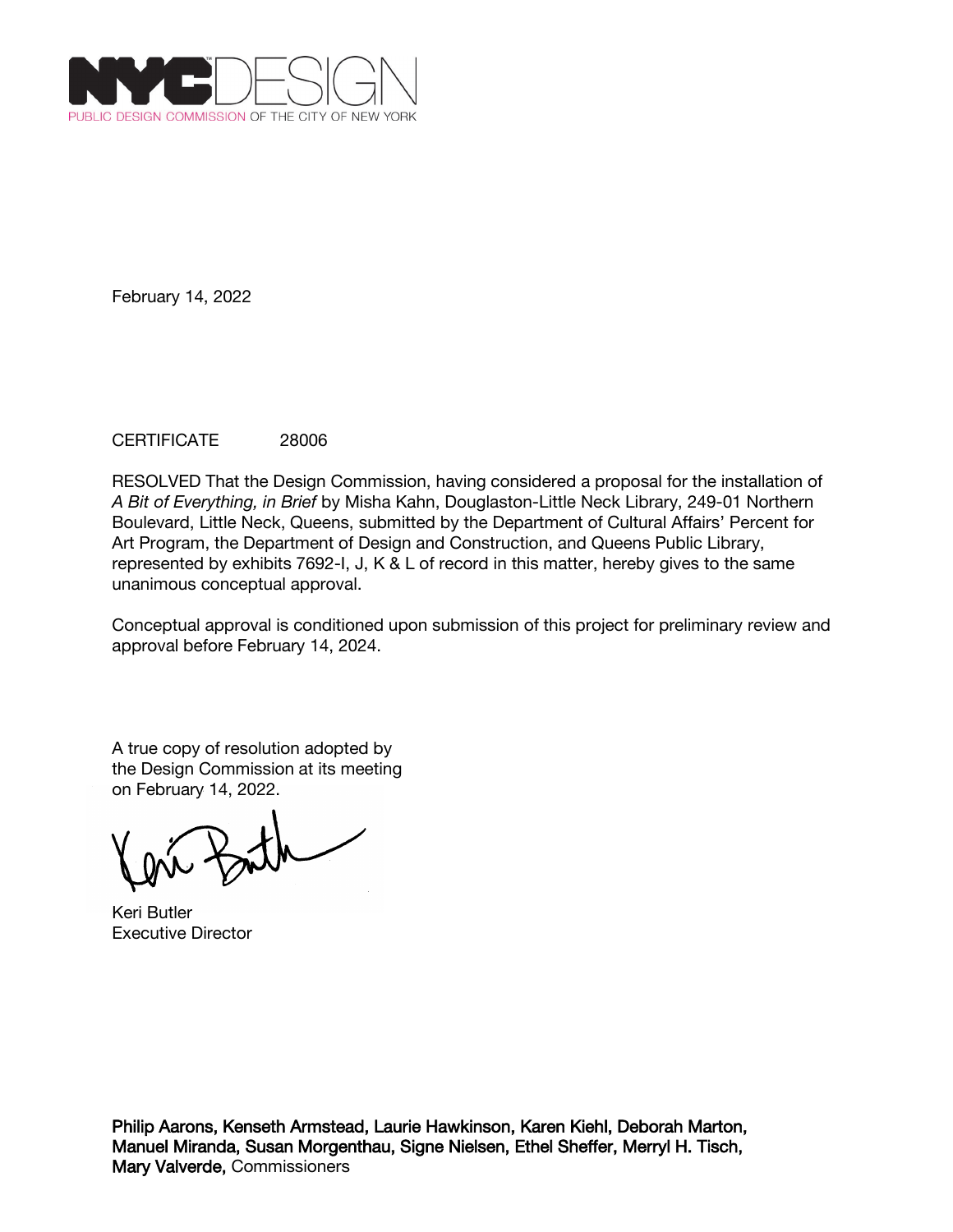

## CERTIFICATE 28007

RESOLVED That the Design Commission, having considered designs for the installation of a fire alarm system, including rooftop equipment, Bellevue Men's Shelter, 400 East 30th Street, Manhattan, submitted by the Department of Design and Construction, represented by exhibits 7130-AG, AH, AI, AJ, AK & AL of record in this matter, hereby gives to the same unanimous preliminary and final approval.

Final approval is conditioned upon commencement of work before February 14, 2024 and submission of comprehensive photographic documentation of the completed project consisting of 8" x 10" archival-quality color photographs.

A true copy of resolution adopted by the Design Commission at its meeting on February 14, 2022.

Keri Butler Executive Director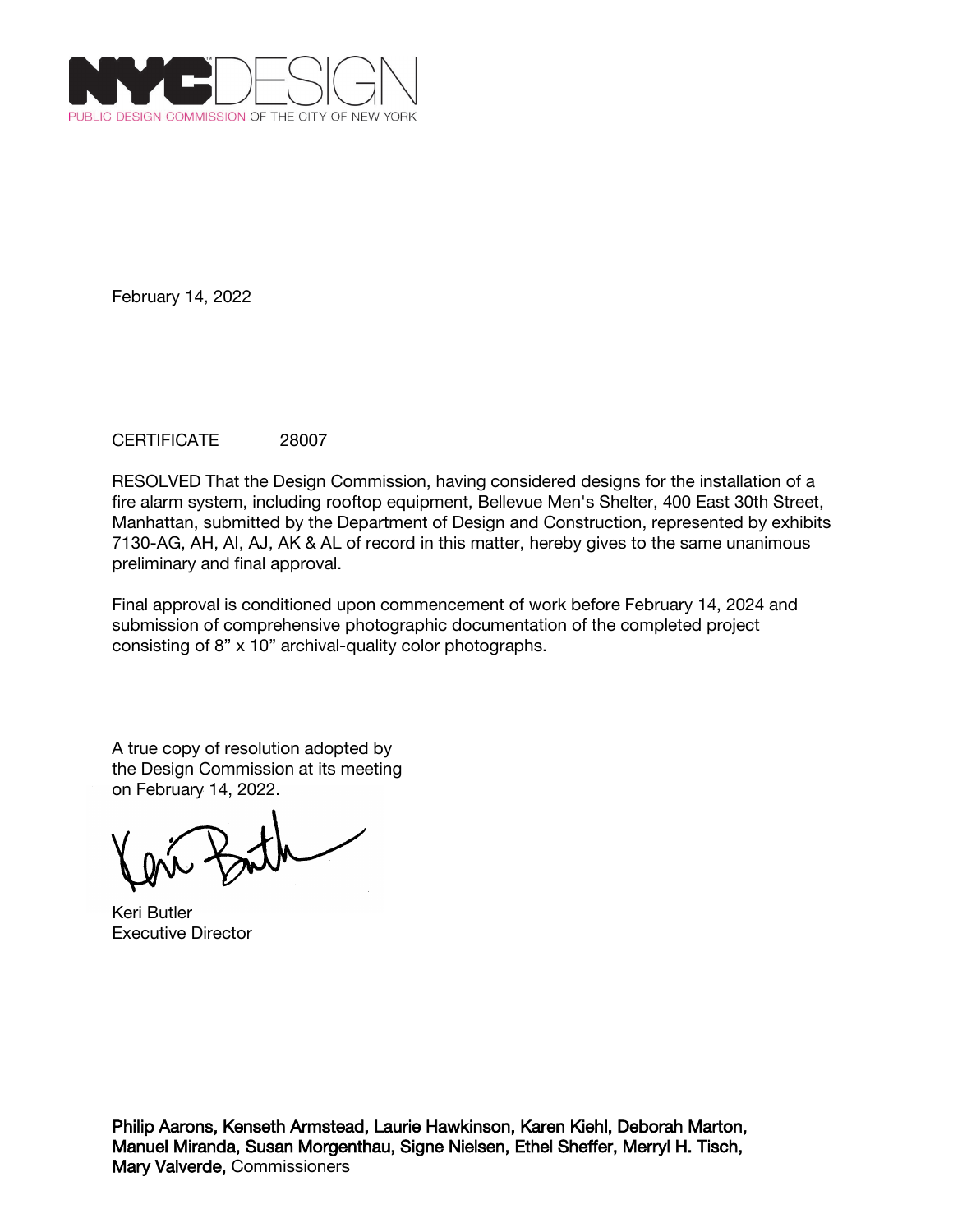

## CERTIFICATE 28008

RESOLVED That the Design Commission, having considered designs for the installation of mechanical equipment and downspouts, North Infirmary Command, Dorm 4, 15-00 Hazen Street, Rikers Island, Bronx, submitted by the Department of Design and Construction, represented by exhibits 1554-VT, VU, VV, VW & VX of record in this matter, hereby gives to the same unanimous preliminary and final approval.

Final approval is conditioned upon commencement of work before February 14, 2024 and submission of comprehensive photographic documentation of the completed project consisting of 8" x 10" archival-quality color photographs.

A true copy of resolution adopted by the Design Commission at its meeting on February 14, 2022.

Keri Butler Executive Director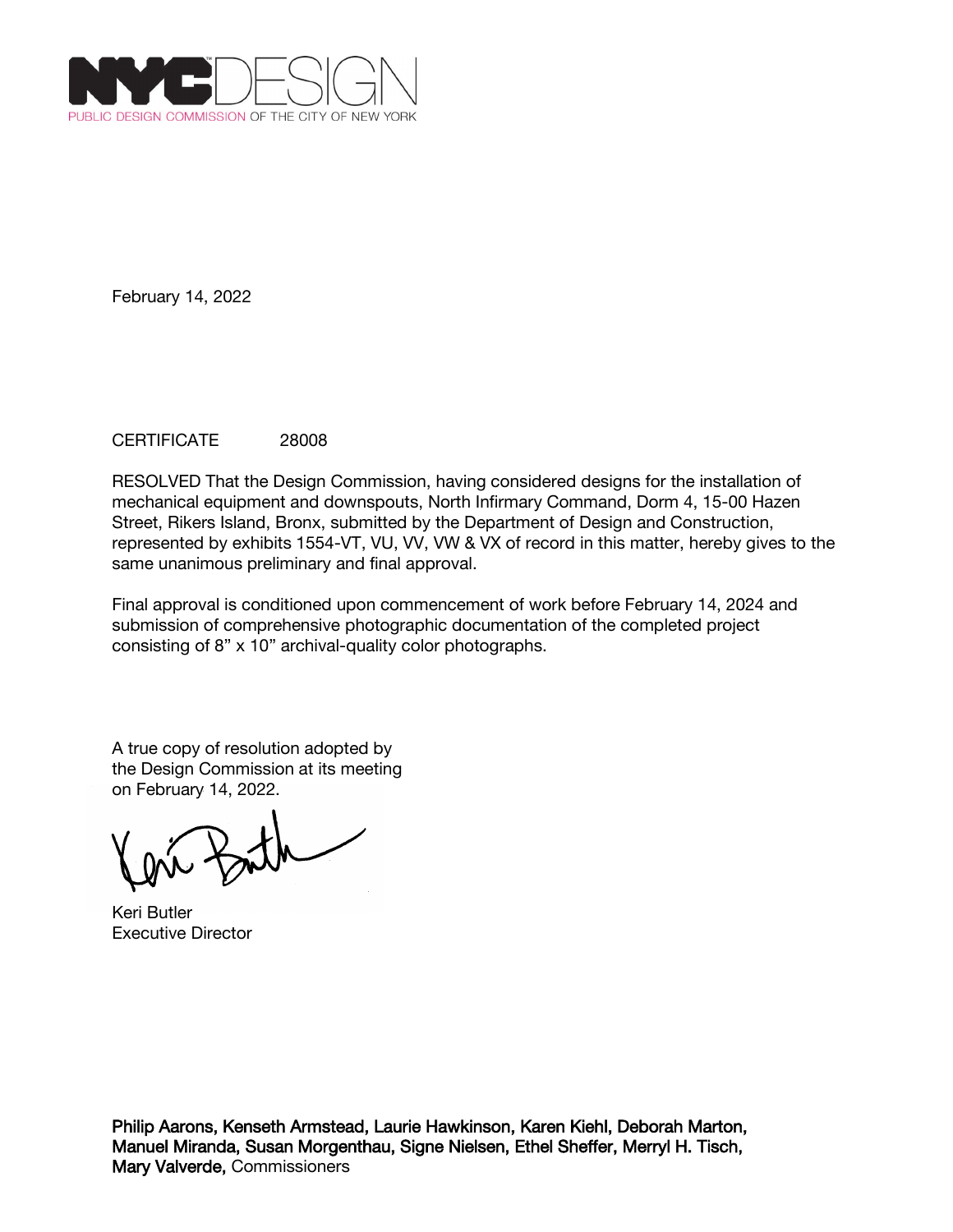

## CERTIFICATE 28009

RESOLVED That the Design Commission, having considered designs for the installation of rooftop mechanical units, Robert N. Davoren Center, Building 3, 11-11 Hazen Street, Rikers Island, Bronx, submitted by the Department of Design and Construction, represented by exhibits 1554-VY, VZ, WA, WB & WC of record in this matter, hereby gives to the same unanimous preliminary and final approval.

Final approval is conditioned upon commencement of work before February 14, 2024 and submission of comprehensive photographic documentation of the completed project consisting of 8" x 10" archival-quality color photographs.

A true copy of resolution adopted by the Design Commission at its meeting on February 14, 2022.

Keri Butler Executive Director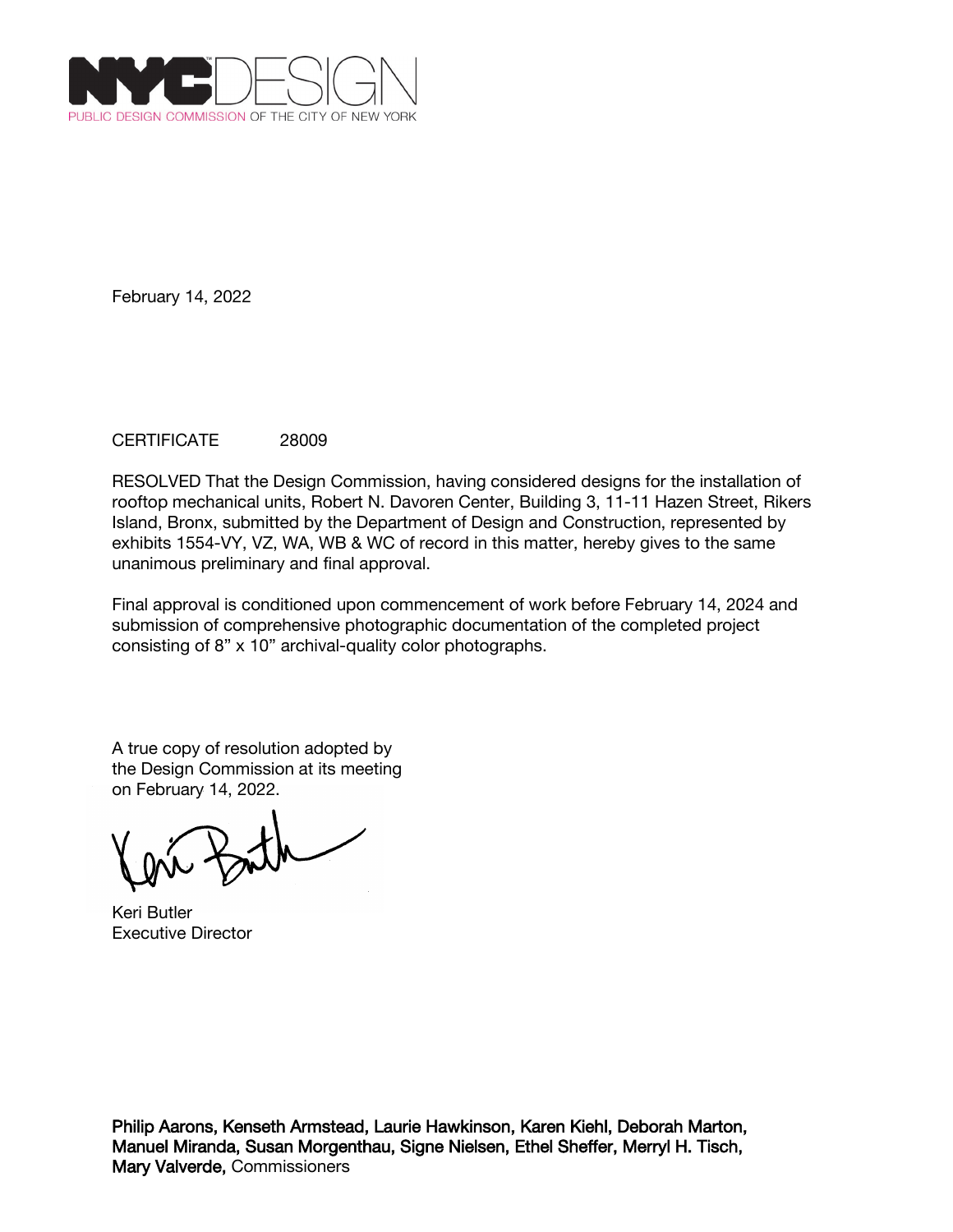

## CERTIFICATE 28010

RESOLVED That the Design Commission, having considered designs for the reconstruction of an asphalt plant, including construction of an interim administration building, and adjacent site work, Harper Street Yard, 30-01 Harper Street, Corona, Queens, submitted by the Department of Design and Construction and the Department of Transportation, represented by exhibits 6058-AQ, AR & AS of record in this matter, hereby gives to the same unanimous preliminary approval with the understanding that the team will develop the lighting in coordination with the artist, and submit a combined proposal for the plant and artwork that includes the final lighting for the site and building in context with the artwork.

Preliminary approval is conditioned upon submission of this project for final review and approval before February 14, 2024.

A true copy of resolution adopted by the Design Commission at its meeting on February 14, 2022.

Keri Butler Executive Director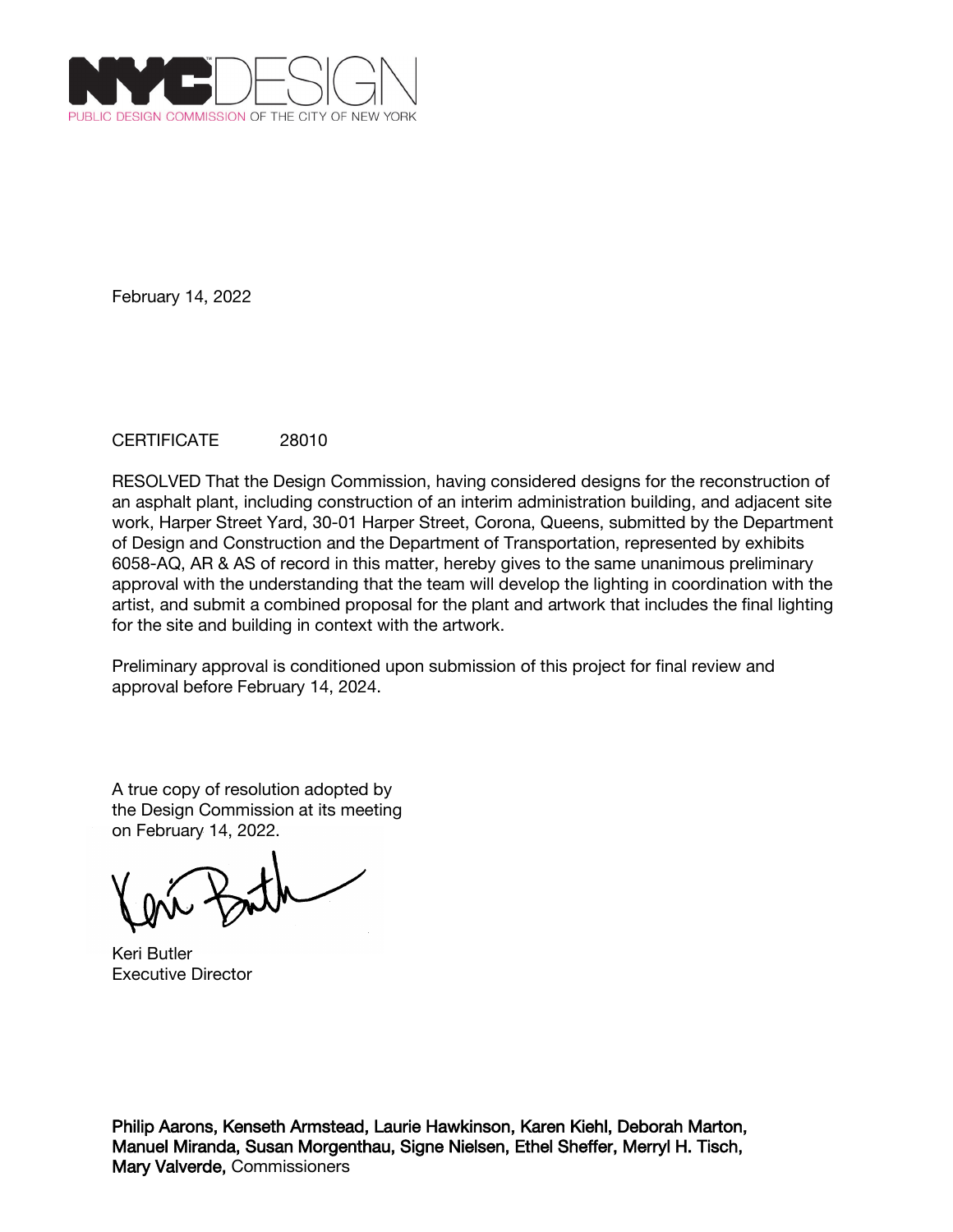

## CERTIFICATE 28011

RESOLVED That the Design Commission, having considered designs for the construction of the Douglaston-Little Neck Library, 249-01 Northern Boulevard, Little Neck, Queens, submitted by the Department of Design and Construction and Queens Public Library, represented by exhibits 7692-D, E, F, G & H of record in this matter, hereby gives to the same unanimous preliminary approval with the understanding that the team will (1) restudy the repetition of "Library" on the frit for legibility; (2) confirm that the signage is consistent with the Queens Public Library graphic standards; and (3) detail the fins to be as thin as possible.

Preliminary approval is conditioned upon submission of this project for final review and approval before February 14, 2024.

A true copy of resolution adopted by the Design Commission at its meeting on February 14, 2022.

Keri Butler Executive Director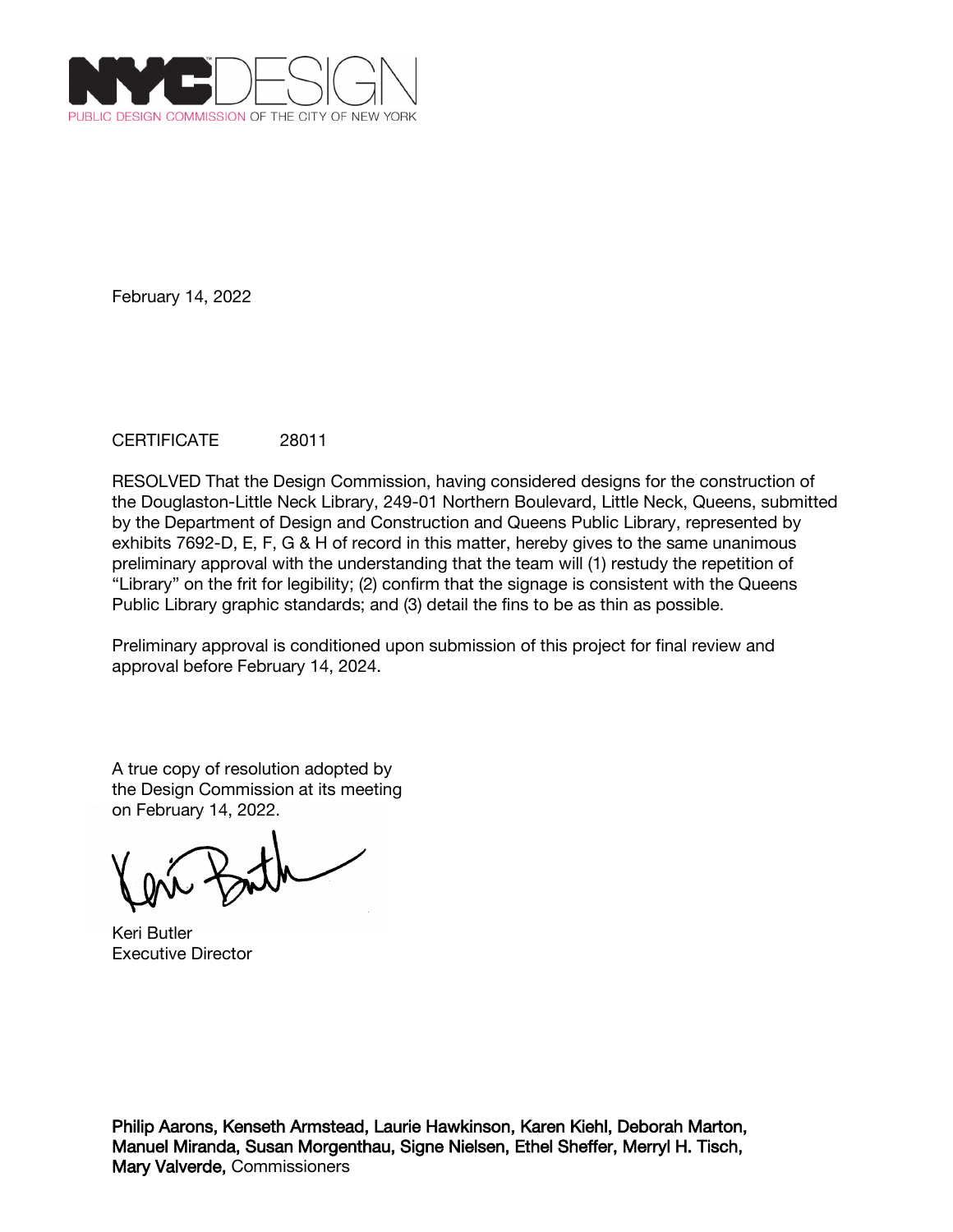

## CERTIFICATE 28012

RESOLVED That the Design Commission, having considered designs for the construction of a screen chamber, downtake shaft vent building, electrical building and police booth and reconstruction of the landscape as part of the Kensico-Eastview Connection Project, 19 Westlake Drive, Mount Pleasant, Westchester County, submitted by the Department of Environmental Protection, represented by exhibits 5766-AQ, AR, AS & AT of record in this matter, hereby gives to the same unanimous preliminary approval.

Preliminary approval is conditioned upon submission of this project for final review and approval before February 14, 2024.

A true copy of resolution adopted by the Design Commission at its meeting on February 14, 2022.

Keri Butler Executive Director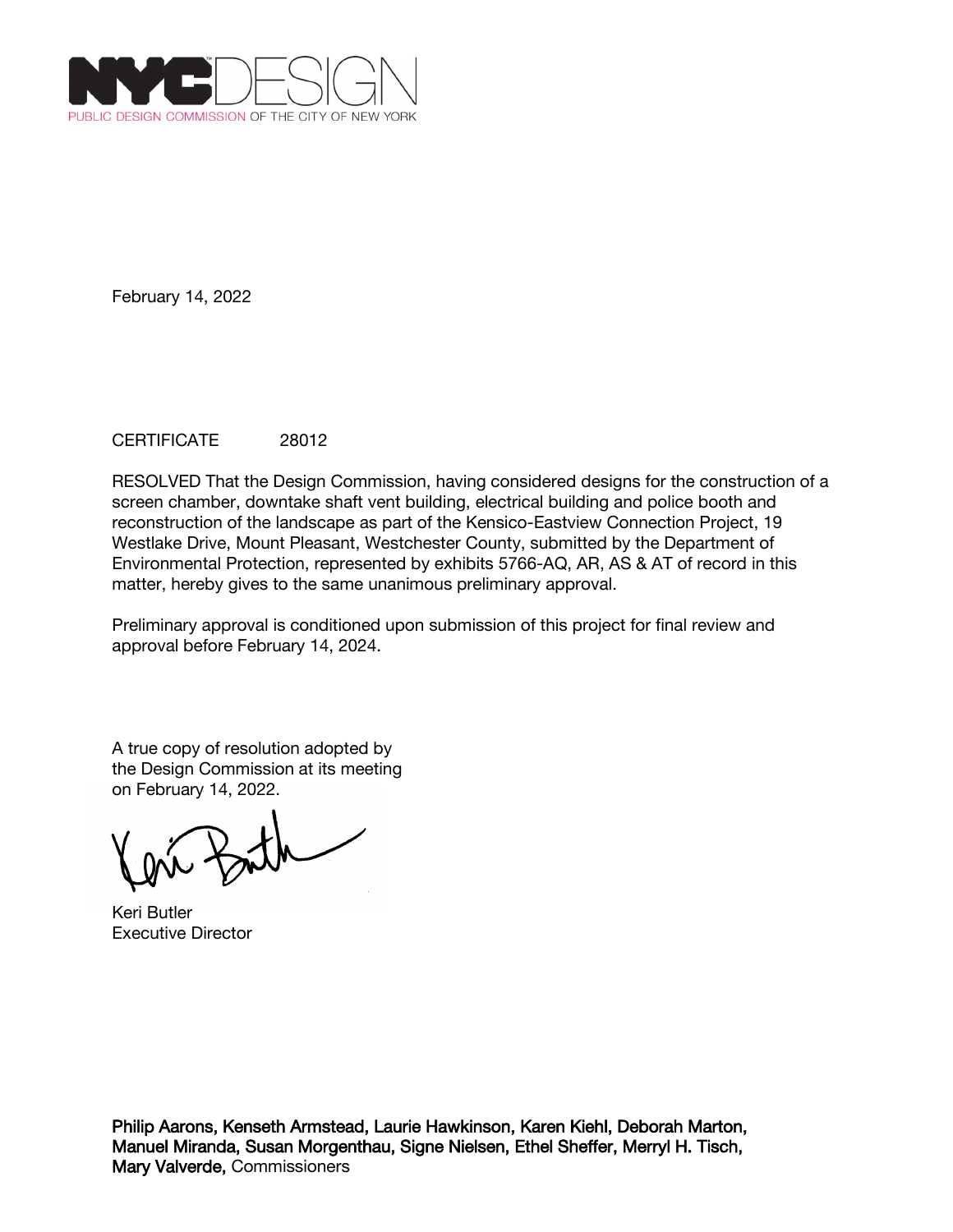

## CERTIFICATE 28013

RESOLVED That the Design Commission, having considered designs for the installation of signage, I.S. 234K (W. A. Cunningham School), 1875 East 17th Street, Brooklyn, submitted by the Department of Education, represented by exhibits 2003-I & J of record in this matter, hereby gives to the same unanimous preliminary and final approval.

Final approval is conditioned upon commencement of work before February 14, 2024 and submission of comprehensive photographic documentation of the completed project consisting of 8" x 10" archival-quality color photographs.

Keri Butler Executive Director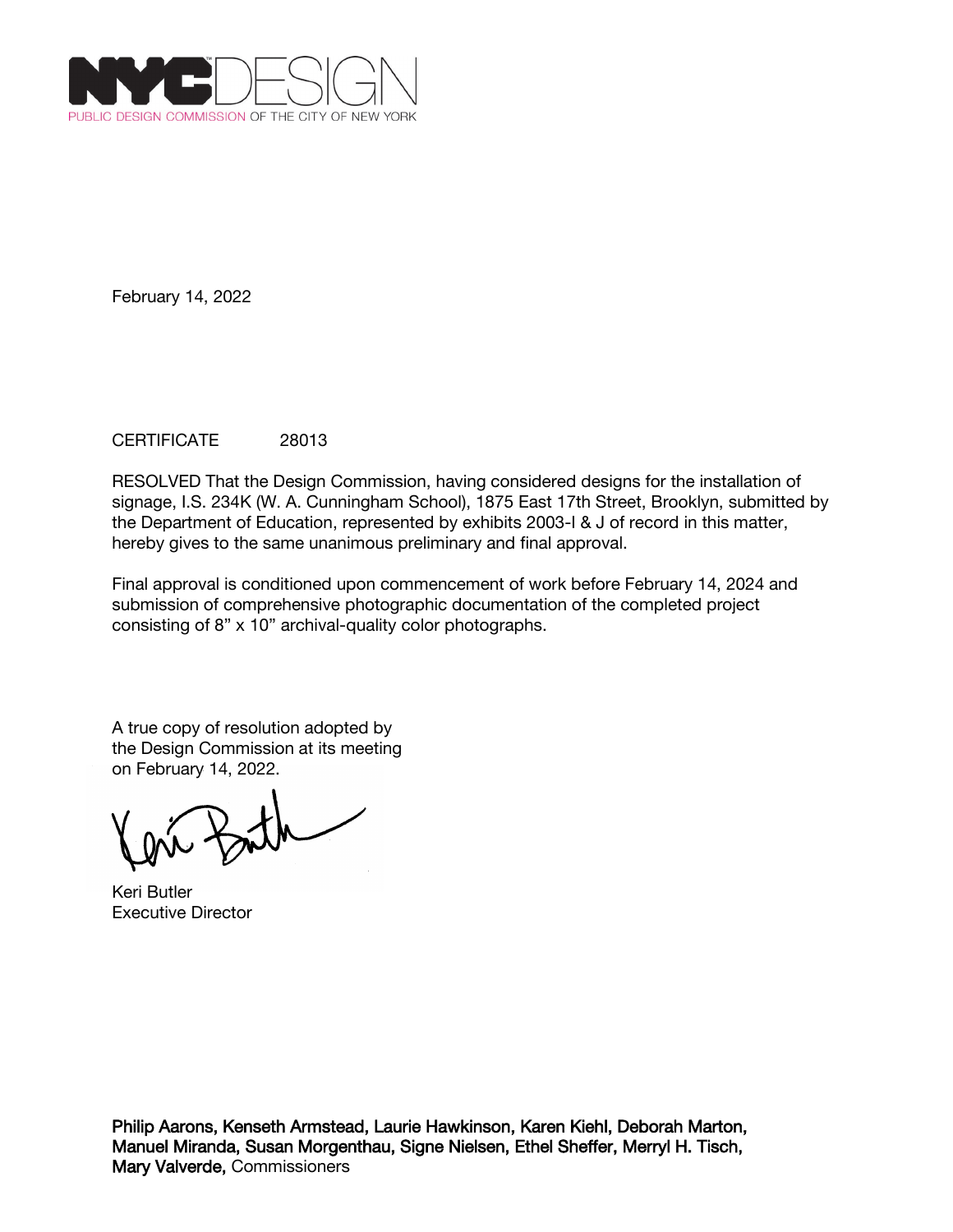

## CERTIFICATE 28014

RESOLVED That the Design Commission, having considered designs for the installation of signage, P.S. 164K (Caesar Rodney School), 4211 14th Avenue, Brooklyn, submitted by the Department of Education, represented by exhibits 344-U & V of record in this matter, hereby gives to the same unanimous preliminary and final approval.

Final approval is conditioned upon commencement of work before February 14, 2024 and submission of comprehensive photographic documentation of the completed project consisting of 8" x 10" archival-quality color photographs.

Keri Butler Executive Director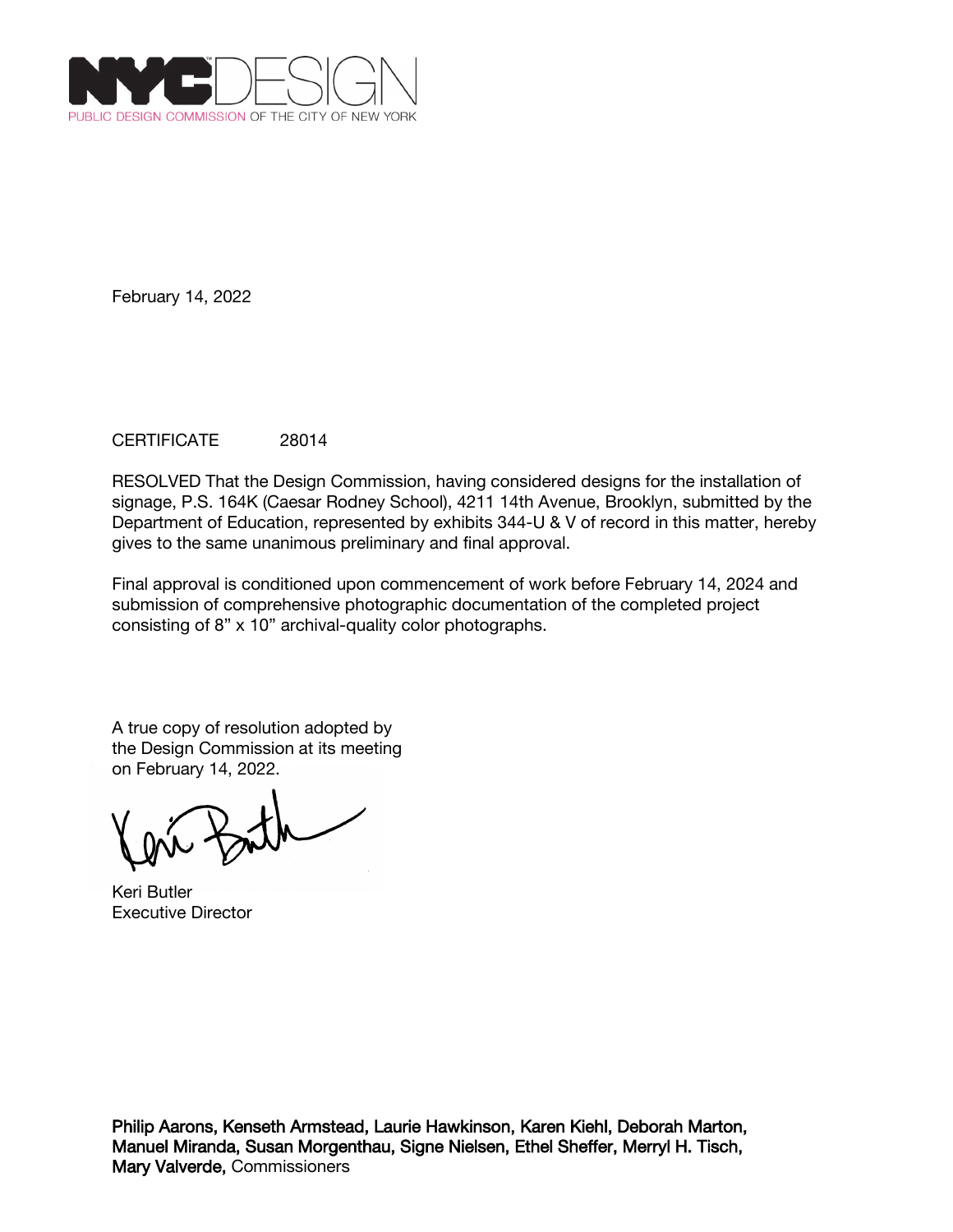

## CERTIFICATE 28015

RESOLVED That the Design Commission, having considered designs for the installation of signage, P.S. 215K (Morris H. Weiss School), 415 Avenue S, Brooklyn, submitted by the Department of Education, represented by exhibits 1252-D & E of record in this matter, hereby gives to the same unanimous preliminary and final approval.

Final approval is conditioned upon commencement of work before February 14, 2024 and submission of comprehensive photographic documentation of the completed project consisting of 8" x 10" archival-quality color photographs.

Keri Butler Executive Director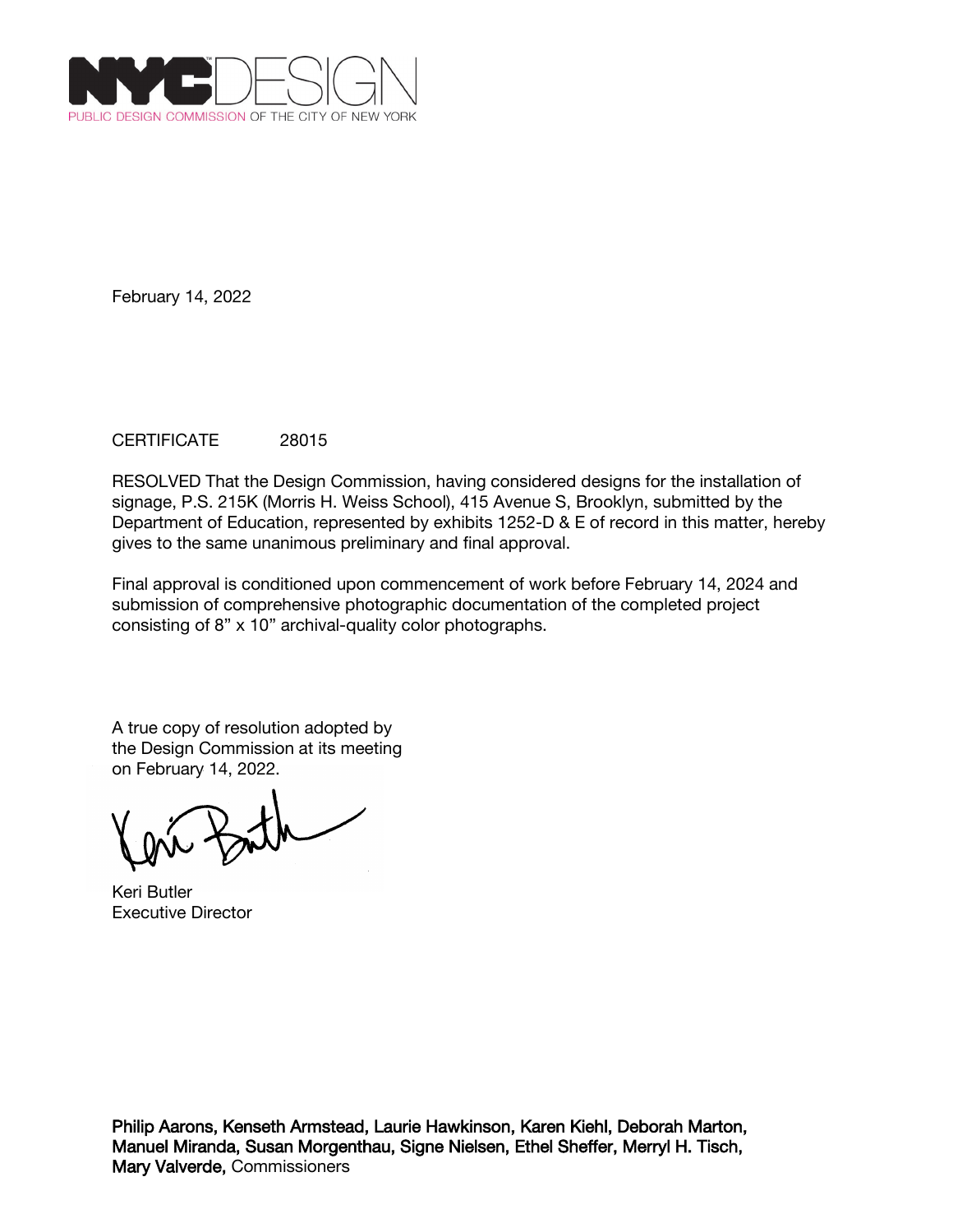

## CERTIFICATE 28016

RESOLVED That the Design Commission, having considered designs for the installation of signage, P.S. 315K (School of Performing Arts), 2310 Glenwood Road, Brooklyn, submitted by the Department of Education, represented by exhibits 2899-F & G of record in this matter, hereby gives to the same unanimous preliminary and final approval.

Final approval is conditioned upon commencement of work before February 14, 2024 and submission of comprehensive photographic documentation of the completed project consisting of 8" x 10" archival-quality color photographs.

Keri Butler Executive Director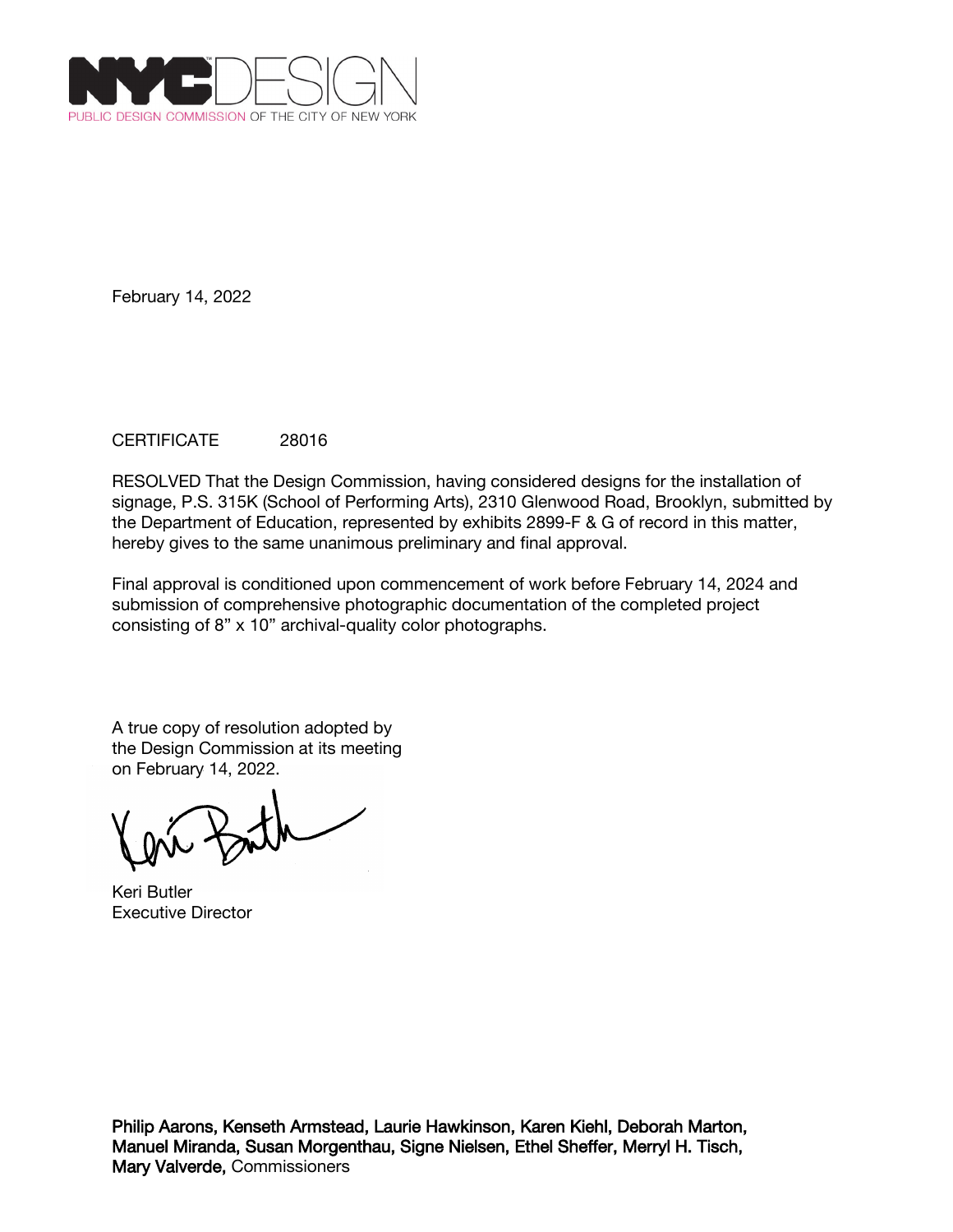

## CERTIFICATE 28017

RESOLVED That the Design Commission, having considered designs for the installation of signage, P.S/I.S. 180K (The SEEALL Academy), 5601 East 16th Avenue, Brooklyn, submitted by the Department of Education, represented by exhibits 1243-M & N of record in this matter, hereby gives to the same unanimous preliminary and final approval.

Final approval is conditioned upon commencement of work before February 14, 2024 and submission of comprehensive photographic documentation of the completed project consisting of 8" x 10" archival-quality color photographs.

Keri Butler Executive Director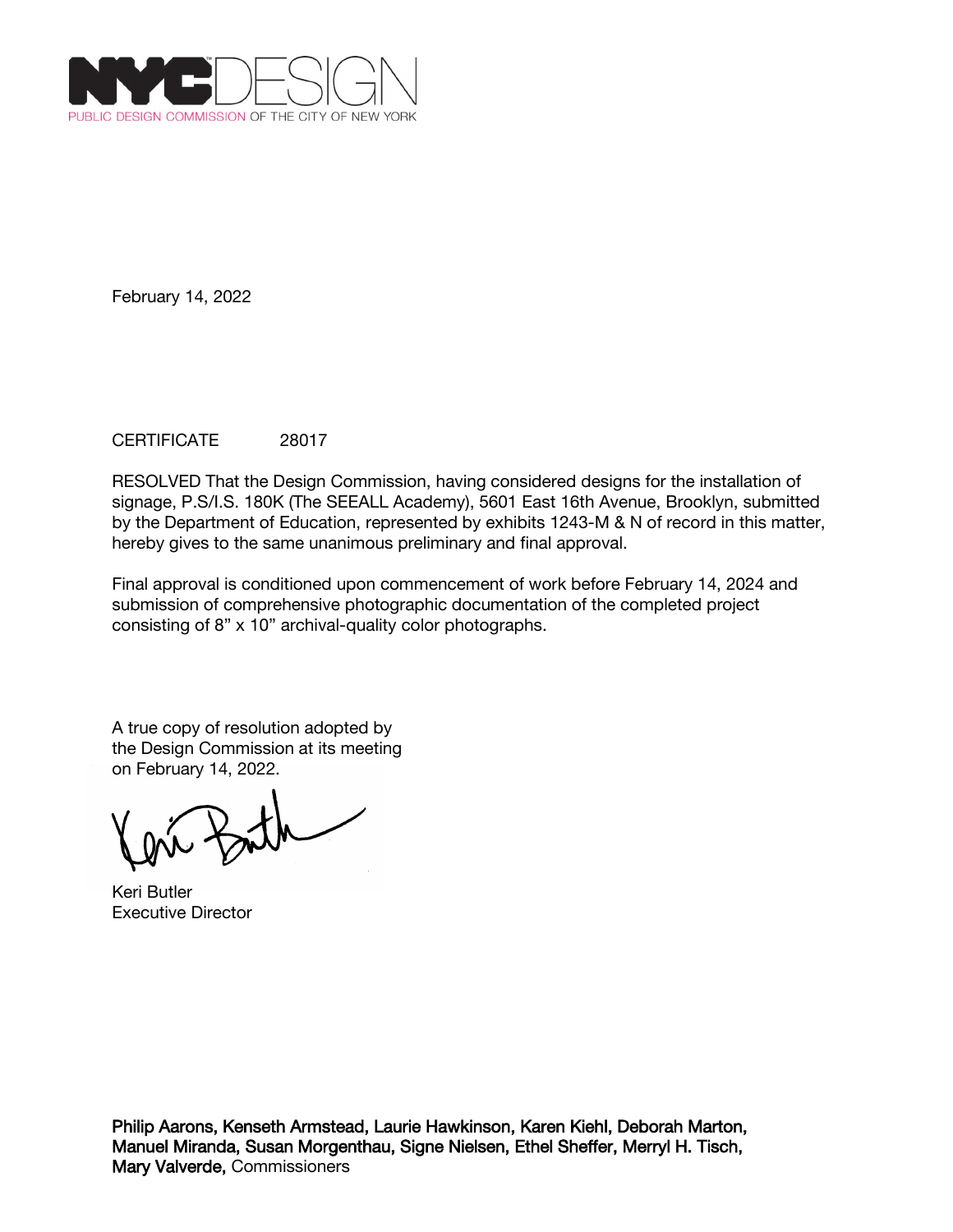

## CERTIFICATE 28018

RESOLVED That the Design Commission, having considered designs for the reconstruction of a portion of the Park Avenue Malls, 270 Park Avenue between East 47th Street and East 48th Street, Manhattan, submitted by the Department of Transportation, represented by exhibits 3297-AP & AQ of record in this matter, hereby gives to the same unanimous preliminary approval with the understanding that a master plan for the Park Avenue malls will be submitted separately for review.

Preliminary approval is conditioned upon submission of this project for final review and approval before February 14, 2024.

A true copy of resolution adopted by the Design Commission at its meeting on February 14, 2022.

Keri Butler Executive Director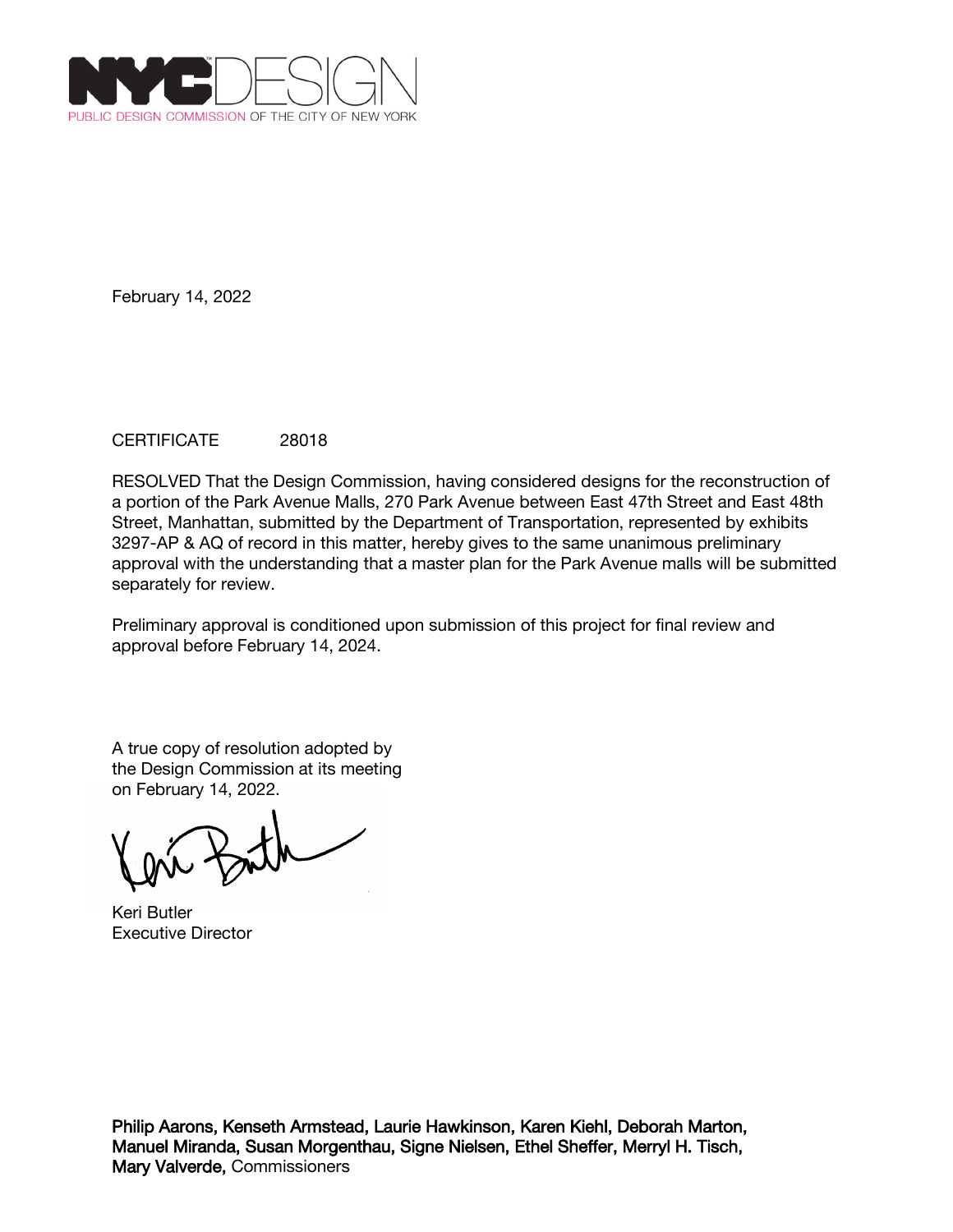

## CERTIFICATE 28019

RESOLVED That the Design Commission, having considered designs for the construction of a golf club house (Drive Shack) and adjacent site work, Randall's Island Park, Bronx Shore Road between Randall's Island Greenway and Robert F. Kennedy Bridge, Manhattan, submitted by the Department of Parks & Recreation, represented by exhibits 5914-EE, EF & EG of record in this matter, hereby gives to the same unanimous preliminary approval with the understanding that prior to submitting for final review, the team will submit (1) physical metal samples of the different color options and (2) a revised signage proposal that (a) utilizes the approved Randall's Island Park integrated wayfinding system, excluding the non-standard pylon, and (b) clearly identifies to visitors that the building is public and owned by the Department of Parks & Recreation.

Preliminary approval is conditioned upon submission of this project for final review and approval before February 14, 2024.

A true copy of resolution adopted by the Design Commission at its meeting on February 14, 2022.

Keri Butler Executive Director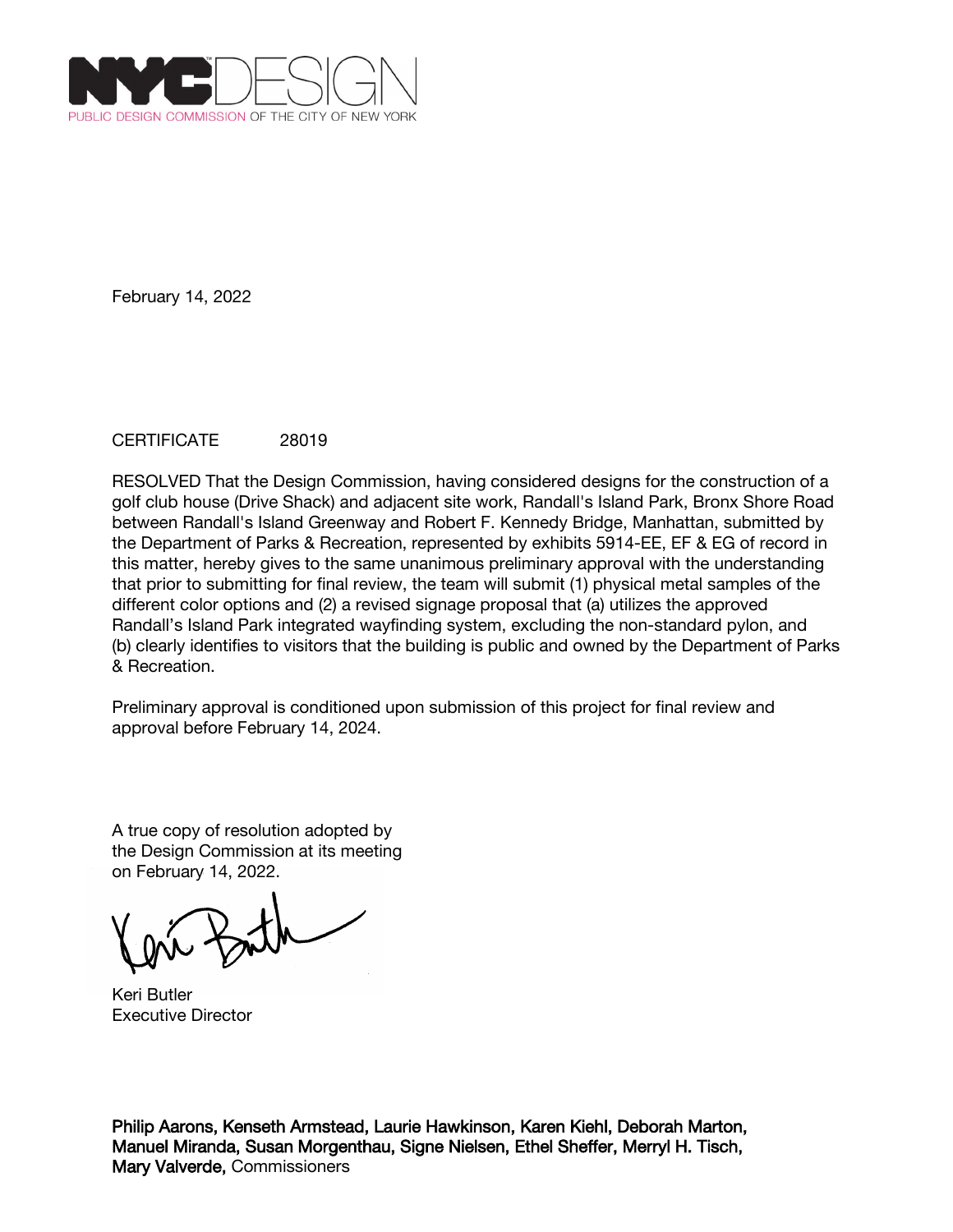

## CERTIFICATE 28020

RESOLVED That the Design Commission, having considered designs for the installation of rooftop mechanical equipment, Asphalt Green Recreation Center, 1750 York Avenue, Manhattan, submitted by the Department of Parks & Recreation, represented by exhibits 2343- AF, AG, AH, AI, AJ, AK & AL of record in this matter, hereby gives to the same unanimous preliminary and final approval.

Final approval is conditioned upon commencement of work before February 14, 2024 and submission of comprehensive photographic documentation of the completed project consisting of 8" x 10" archival-quality color photographs.

A true copy of resolution adopted by the Design Commission at its meeting on February 14, 2022.

Keri Butler Executive Director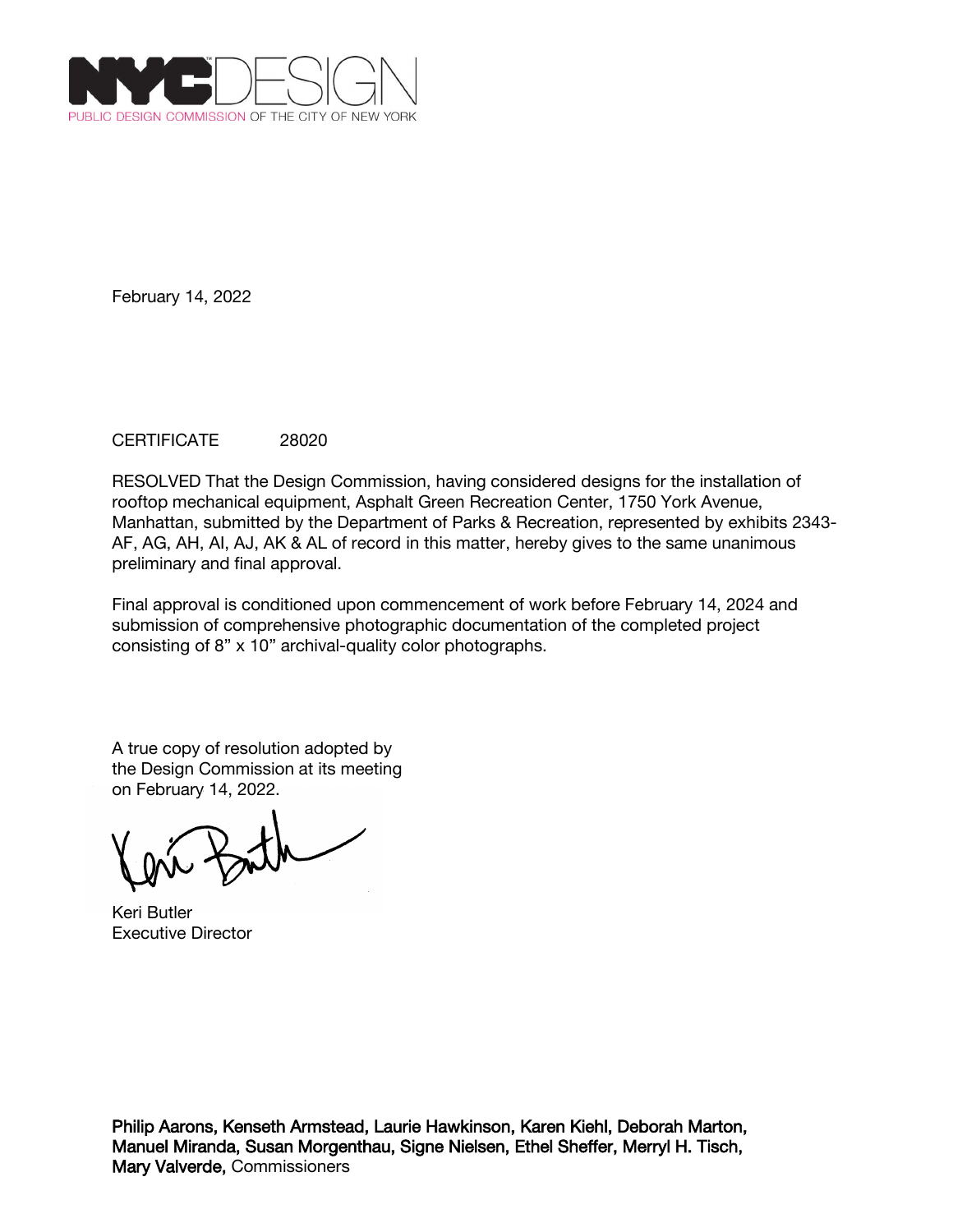

## CERTIFICATE 28021

RESOLVED That the Design Commission, having considered designs for the reconstruction of baseball fields 2 and 3, Brookville Park, 147th Avenue and Brookville Boulevard, Rosedale, Queens, submitted by the Department of Parks & Recreation, represented by exhibits 2323- AO, AP, AQ, AR & AS of record in this matter, hereby gives to the same unanimous preliminary and final approval.

Final approval is conditioned upon commencement of work before February 14, 2024 and submission of comprehensive photographic documentation of the completed project consisting of 8" x 10" archival-quality color photographs.

A true copy of resolution adopted by the Design Commission at its meeting on February 14, 2022.

Keri Butler Executive Director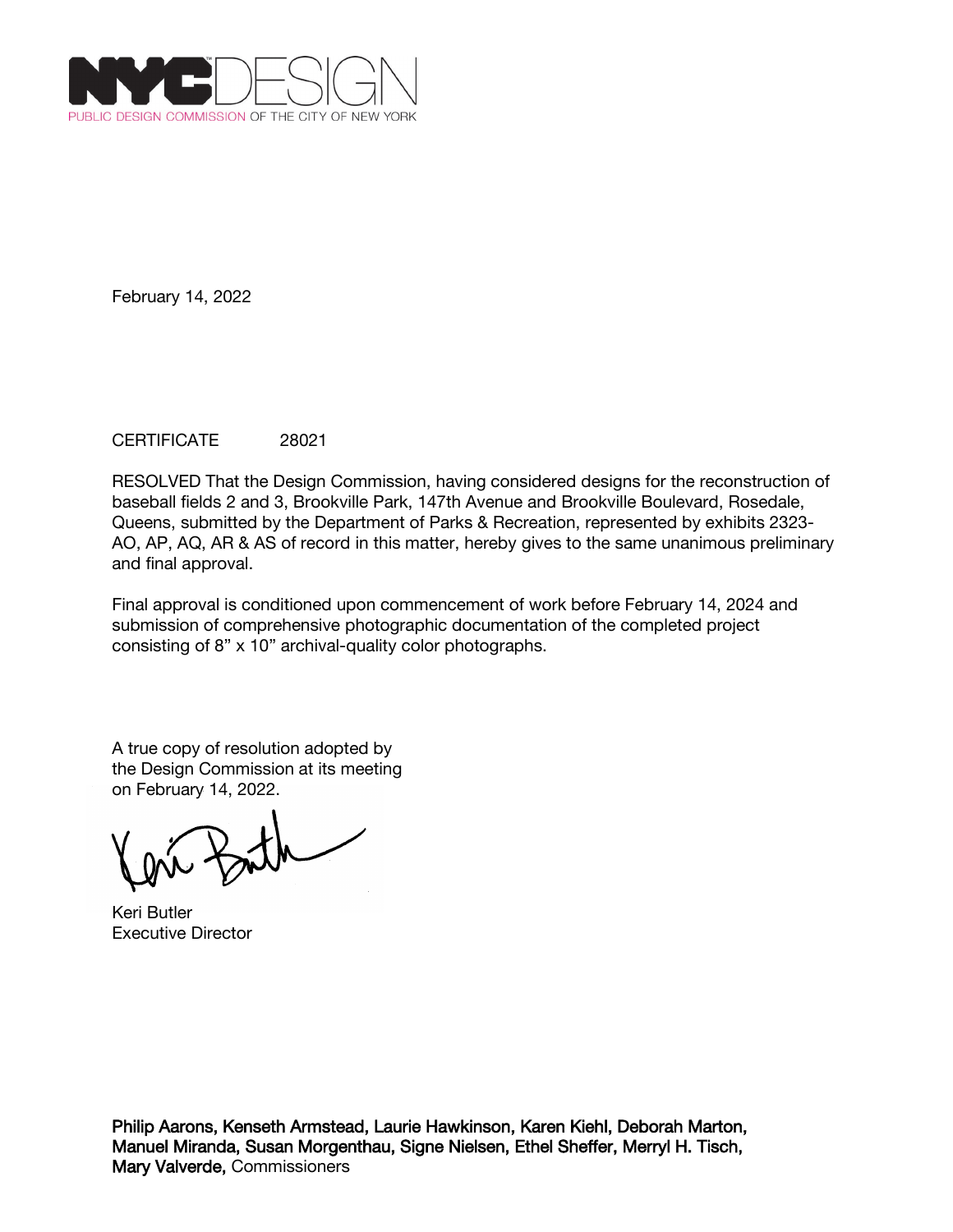

## CERTIFICATE 28022

RESOLVED That the Design Commission, having considered designs for the reconstruction of a playground and the Billy Lake Courts, Owl's Head Park, Colonial Road between Senator Street and Wakeman Place, Brooklyn, submitted by the Department of Parks & Recreation, represented by exhibits 1727-AL, AM, AN, AO & AP of record in this matter, hereby gives to the same unanimous final approval.

Final approval is conditioned upon commencement of work before February 14, 2024 and submission of comprehensive photographic documentation of the completed project consisting of 8" x 10" archival-quality color photographs.

A true copy of resolution adopted by the Design Commission at its meeting on February 14, 2022.

Keri Butler Executive Director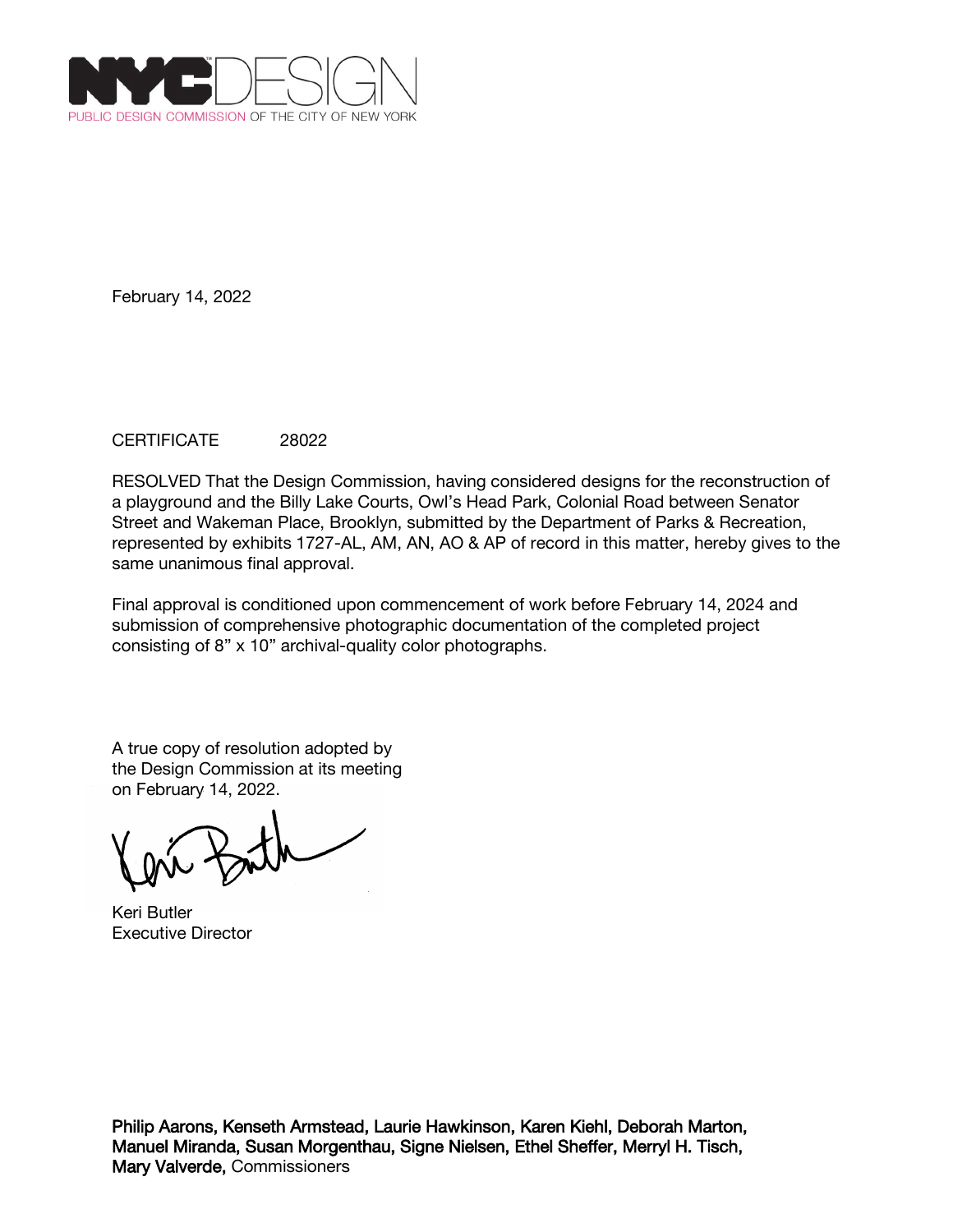

## CERTIFICATE 28023

RESOLVED That the Design Commission, having considered designs for the reconstruction of Sankofa Park (formerly Livonia Playground), including an African burial ground memorial landscape, African Burial Ground Square, Schenck Avenue, Livonia Avenue, and Barbey Street, Brooklyn, submitted by the Department of Parks & Recreation, represented by exhibits 3066-R, S, T, U & V of record in this matter, hereby gives to the same unanimous final approval.

Final approval is conditioned upon commencement of work before February 14, 2024 and submission of comprehensive photographic documentation of the completed project consisting of 8" x 10" archival-quality color photographs.

A true copy of resolution adopted by the Design Commission at its meeting on February 14, 2022.

Keri Butler Executive Director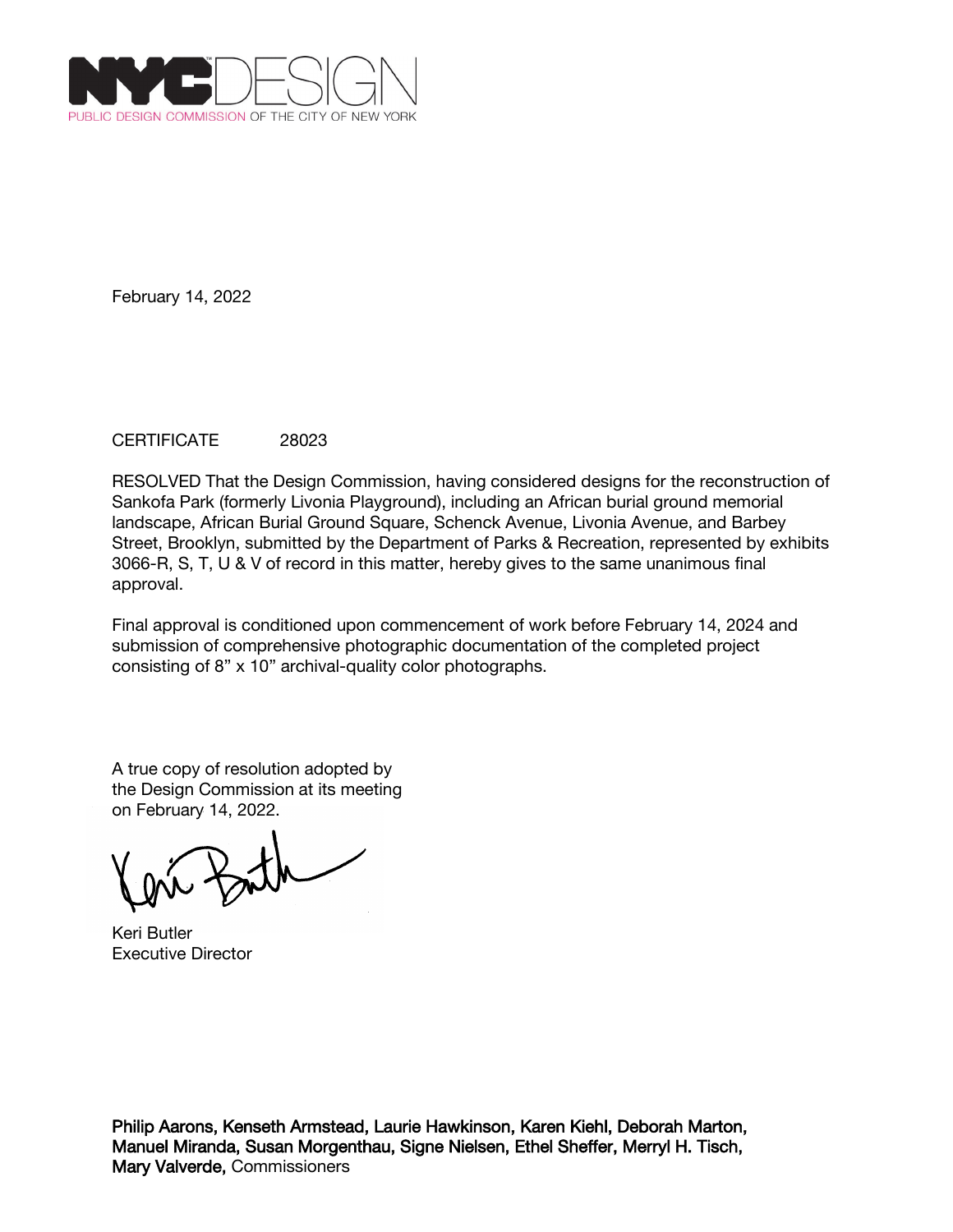

### CERTIFICATE 28024

RESOLVED That the Design Commission, having considered designs for the reconstruction of the playground, Scarangella Park, West 13th Street, Avenue V, and Stillwell Avenue, Brooklyn, submitted by the Department of Parks & Recreation, represented by exhibits 1911-AA, AB, AC, AD & AE of record in this matter, hereby gives to the same unanimous final approval.

Final approval is conditioned upon commencement of work before February 14, 2024 and submission of comprehensive photographic documentation of the completed project consisting of 8" x 10" archival-quality color photographs.

Keri Butler Executive Director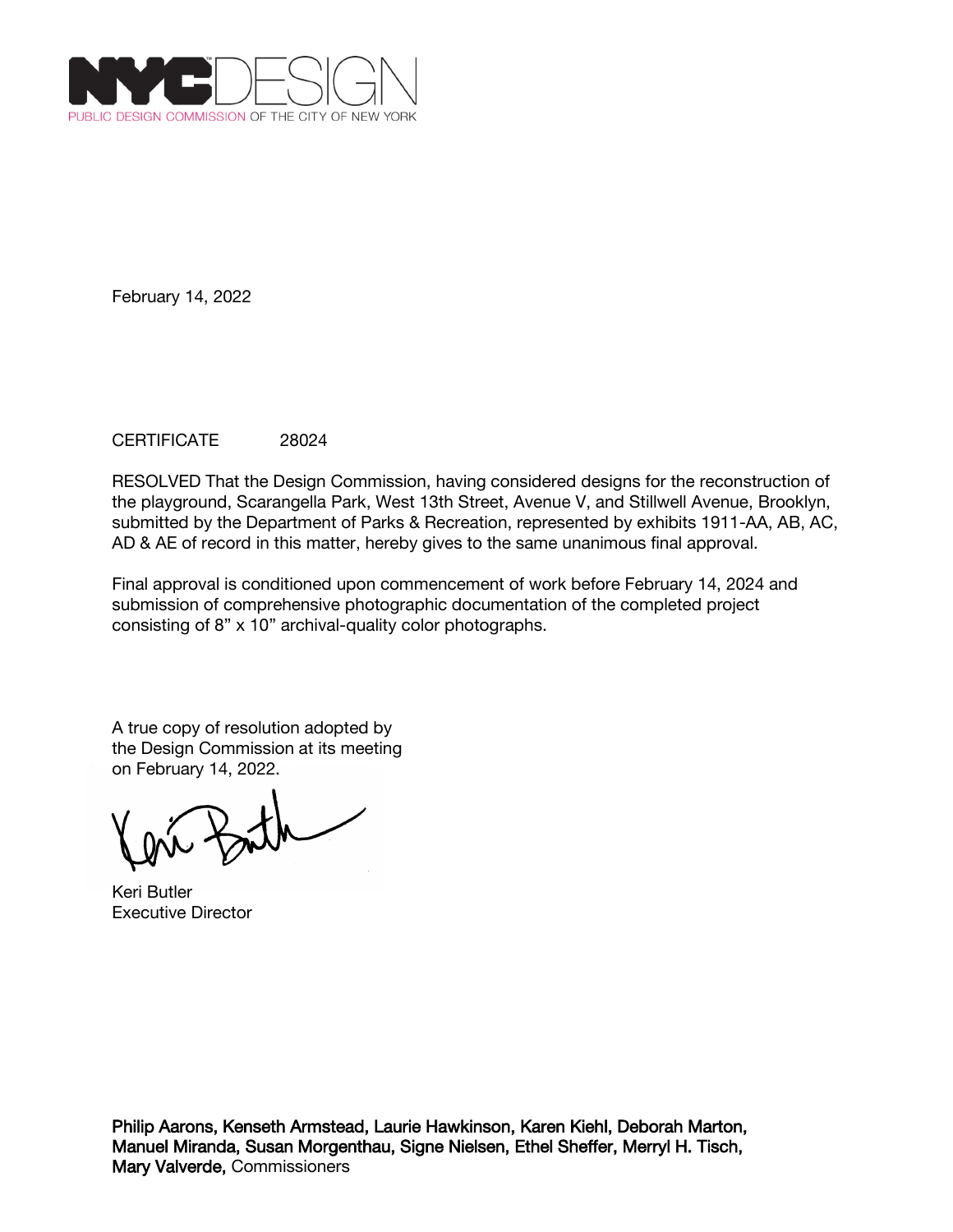

## CERTIFICATE 28025

RESOLVED That the Design Commission, having considered designs for the reconstruction of the World's Fair Marina, Flushing Bay Promenade, Flushing Meadows Corona Park, Corona, Queens, submitted by the Department of Parks & Recreation, represented by exhibits 2103- AIB, AIC, AID, AIE & AIF of record in this matter, hereby gives to the same unanimous final approval.

Final approval is conditioned upon commencement of work before February 14, 2024 and submission of comprehensive photographic documentation of the completed project consisting of 8" x 10" archival-quality color photographs.

A true copy of resolution adopted by the Design Commission at its meeting on February 14, 2022.

Keri Butler Executive Director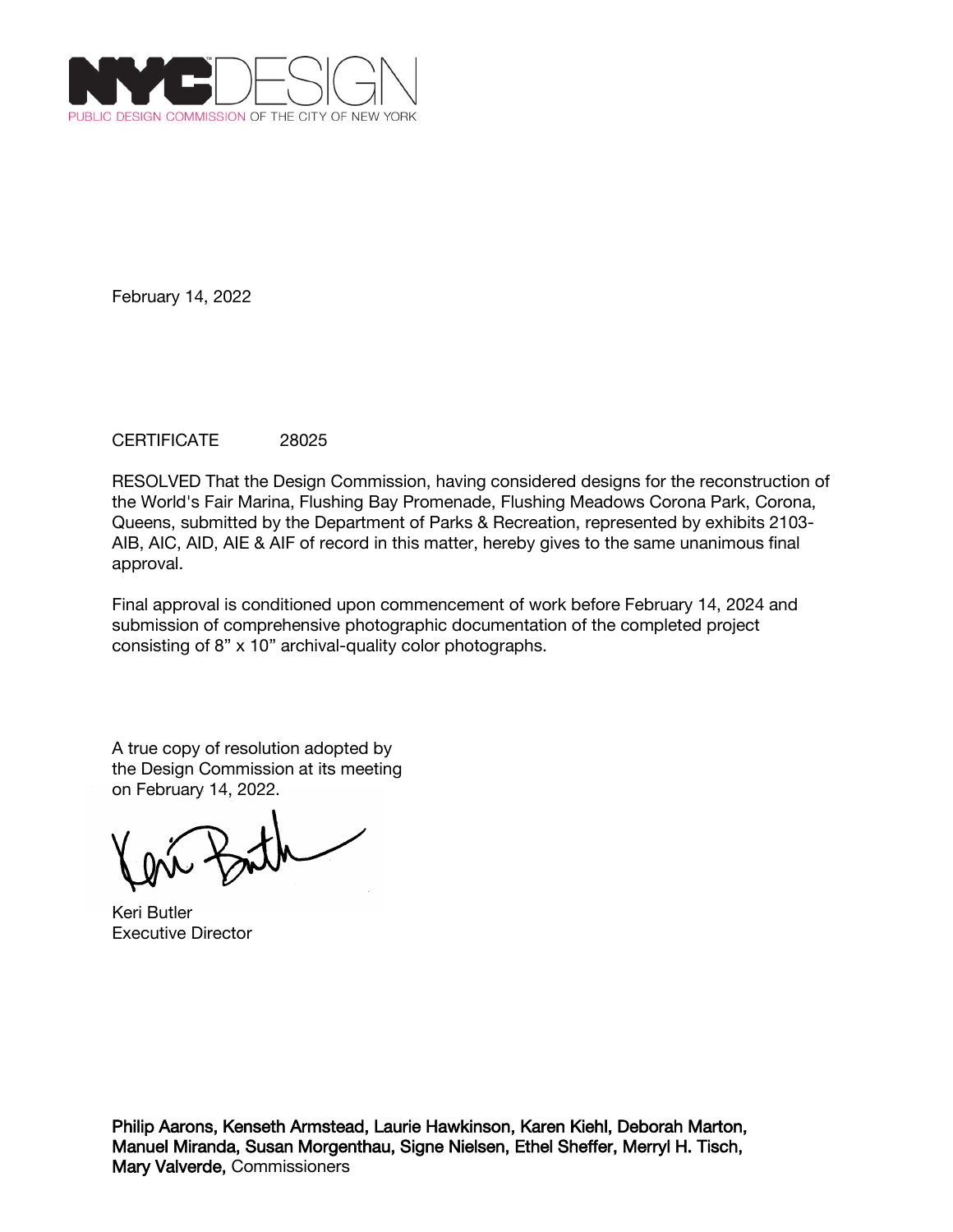

### CERTIFICATE 28026

RESOLVED That the Design Commission, having considered designs for the rehabilitation of the Hammonds Cove Marina, 140 Reynolds Avenue, Bronx, submitted by the Department of Parks & Recreation, represented by exhibits 7710-E, F, G, H & I of record in this matter, hereby gives to the same unanimous final approval.

Final approval is conditioned upon commencement of work before February 14, 2024 and submission of comprehensive photographic documentation of the completed project consisting of 8" x 10" archival-quality color photographs.

Keri Butler Executive Director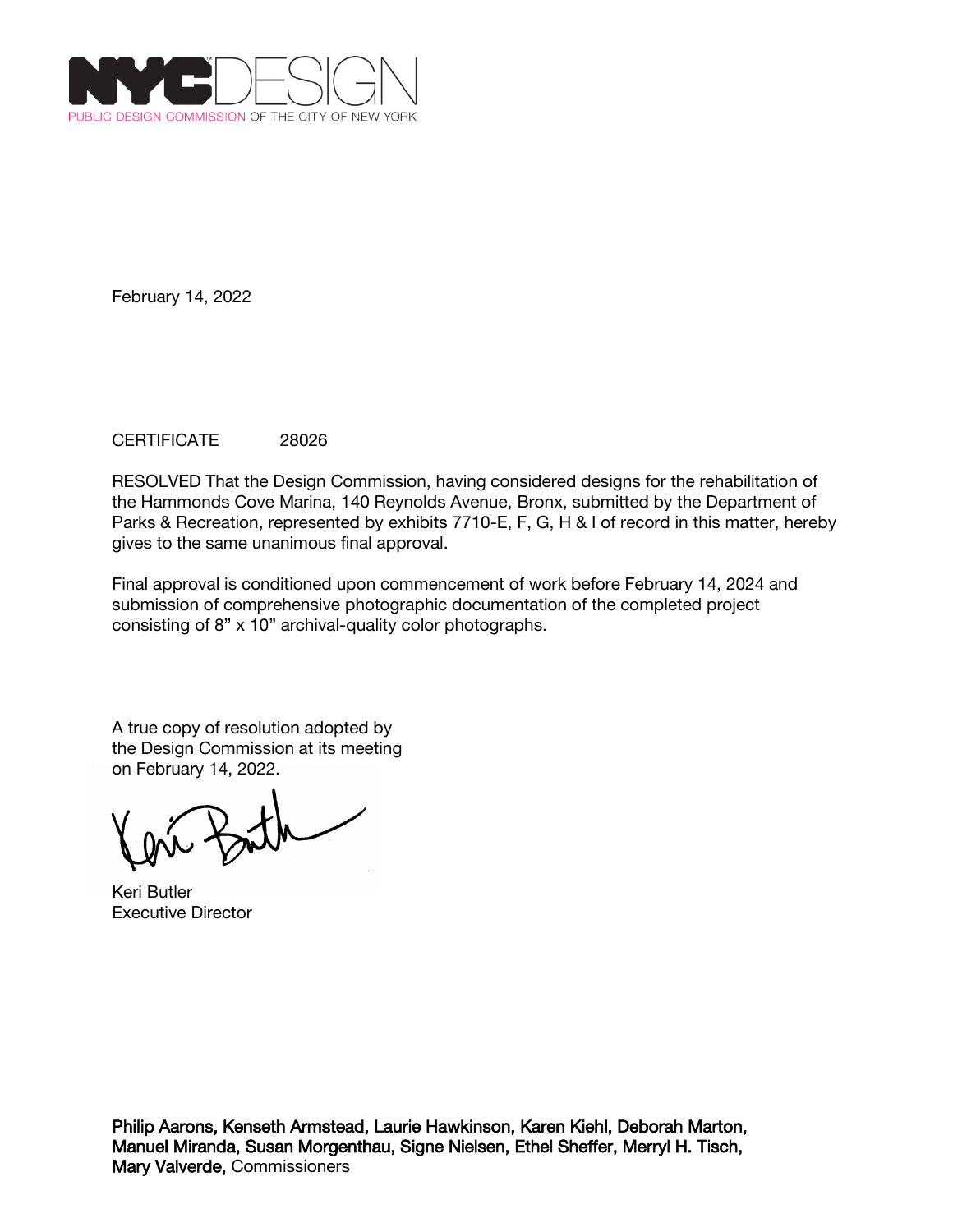

## CERTIFICATE 28027

RESOLVED That the Design Commission, having considered designs for the rehabilitation of the Hansborough Recreation Center and pool building, 35 West 134th Street, Manhattan, submitted by the Department of Parks & Recreation, represented by exhibits 1090-AX, AY, AZ, BA & BB of record in this matter, hereby gives to the same unanimous final approval.

Final approval is conditioned upon commencement of work before February 14, 2024 and submission of comprehensive photographic documentation of the completed project consisting of 8" x 10" archival-quality color photographs.

Keri Butler Executive Director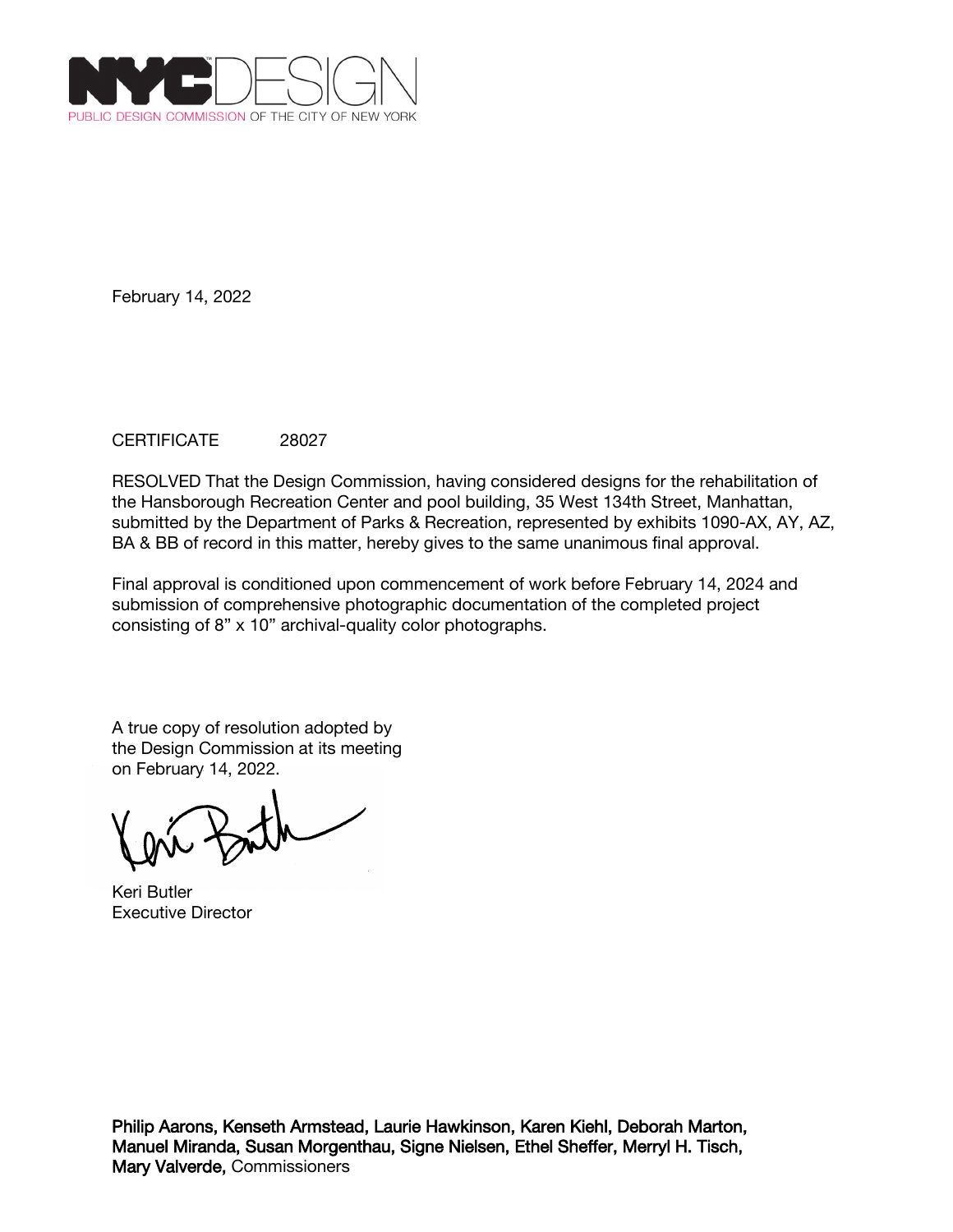

# CERTIFICATE 28028

RESOLVED That the Design Commission, having considered designs for the construction of a bulkhead and addition (Foodirect), Hunts Point Distribution Center, Building B, 355 Food Center Drive, Bronx, submitted by the Economic Development Corporation, represented by exhibits 3394-KF, KG, KH, KI & KJ of record in this matter, hereby gives to the same unanimous preliminary approval.

Preliminary approval is conditioned upon submission of this project for final review and approval before February 14, 2024.

Keri Butler Executive Director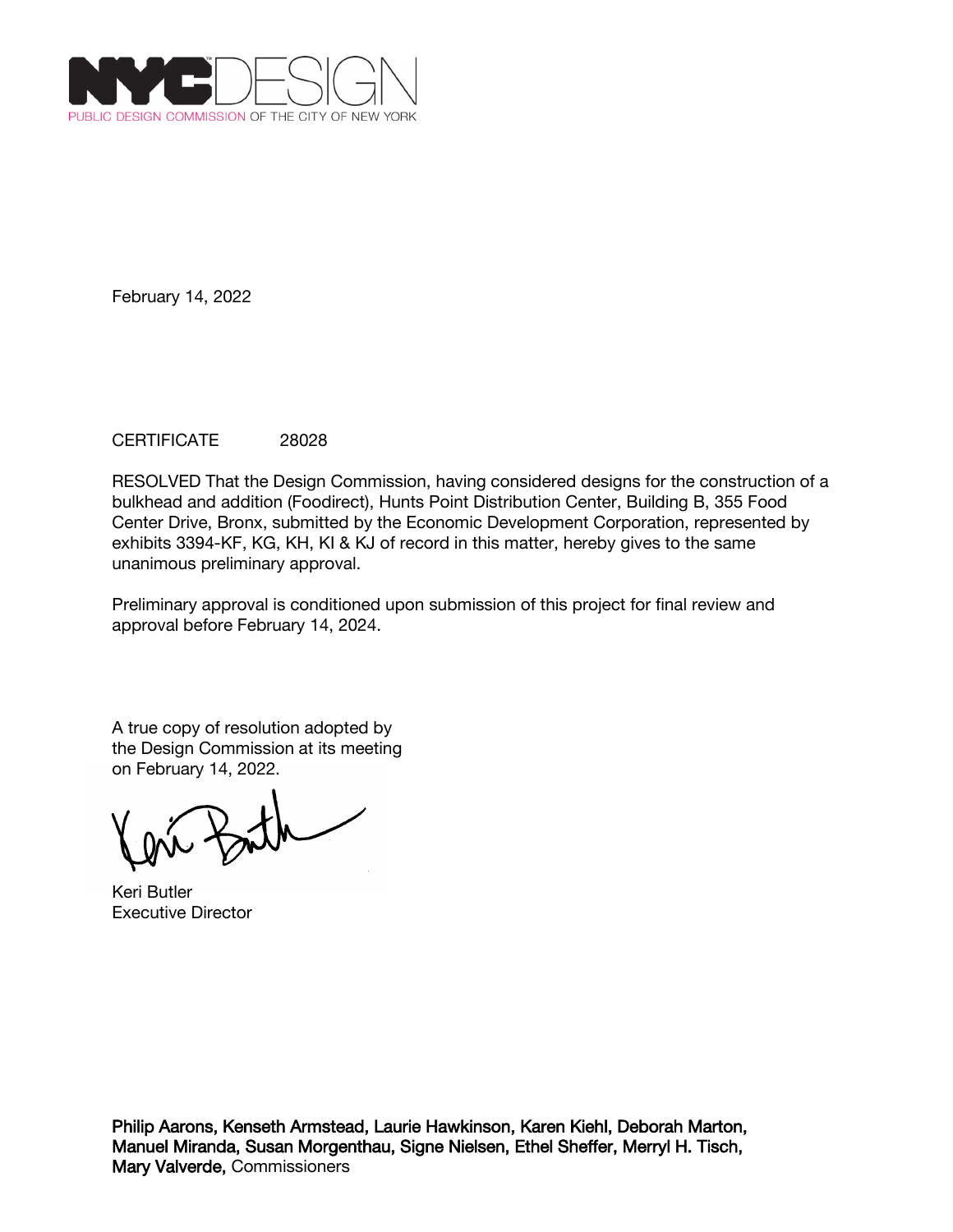

## CERTIFICATE 28029

RESOLVED That the Design Commission, having considered designs for the construction of an addition (Fancy Foods), Hunts Point Food Distribution Center, Building B, 355 Food Center Drive, Bronx, submitted by the Economic Development Corporation, represented by exhibits 3394-KK, KL, KM, KN & KO of record in this matter, hereby gives to the same unanimous preliminary approval.

Preliminary approval is conditioned upon submission of this project for final review and approval before February 14, 2024.

Keri Butler Executive Director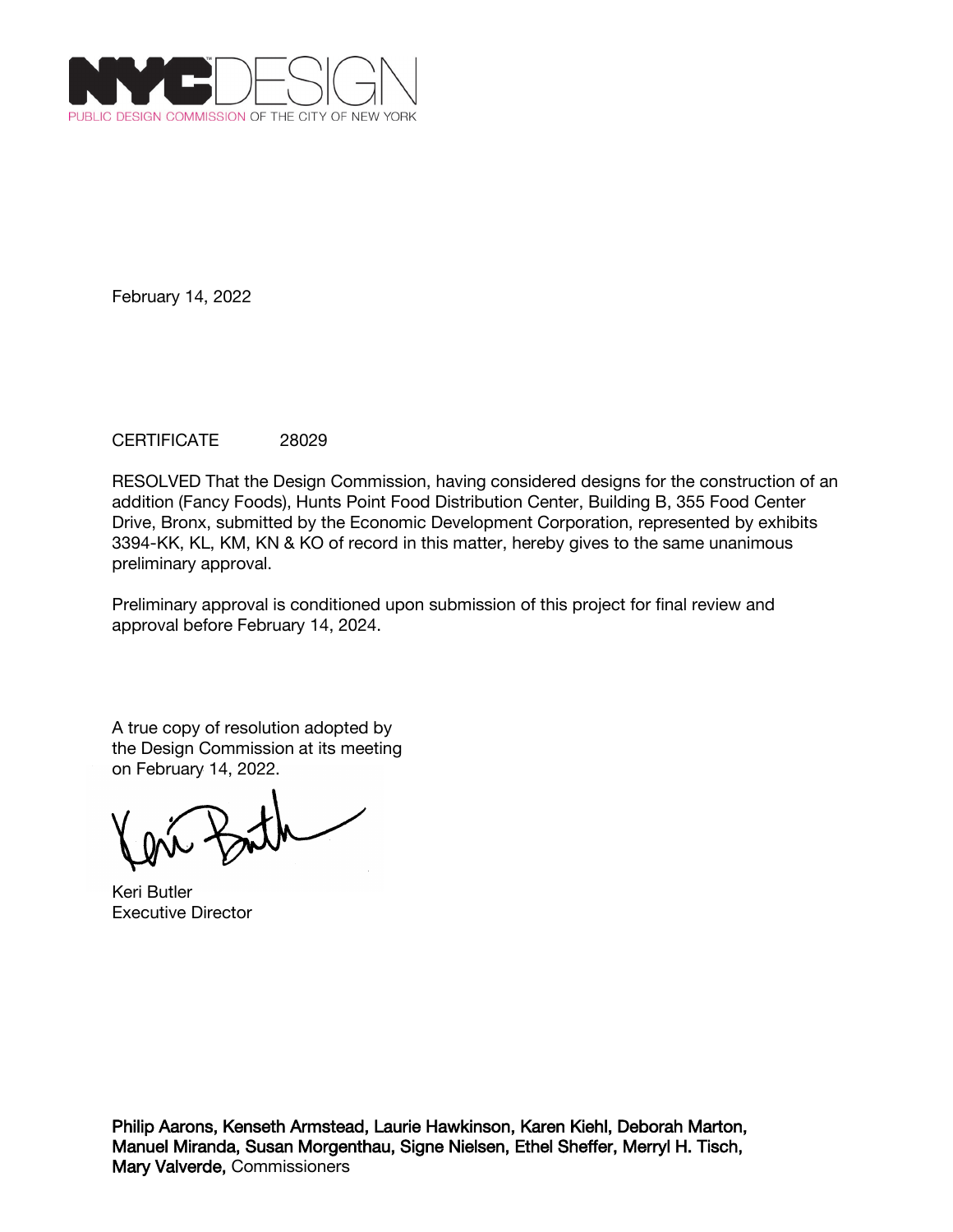

## CERTIFICATE 28030

RESOLVED That the Design Commission, having considered a proposal for the installation of *Love and Resistance in El Barrio* by Miguel Luciano, Metropolitan Hospital, 1902 Second Avenue, First Avenue between 97th Street and 99th Street and Second Avenue between 97th Street and 99th Street, Manhattan, submitted by the Economic Development Corporation, represented by exhibits 239-MR, MS, MT, MU & MV of record in this matter, hereby gives to the same unanimous preliminary approval.

Preliminary approval is conditioned upon commencement of work before February 14, 2024 and submission of this project for final review and approval.

A true copy of resolution adopted by the Design Commission at its meeting on February 14, 2022.

Keri Butler Executive Director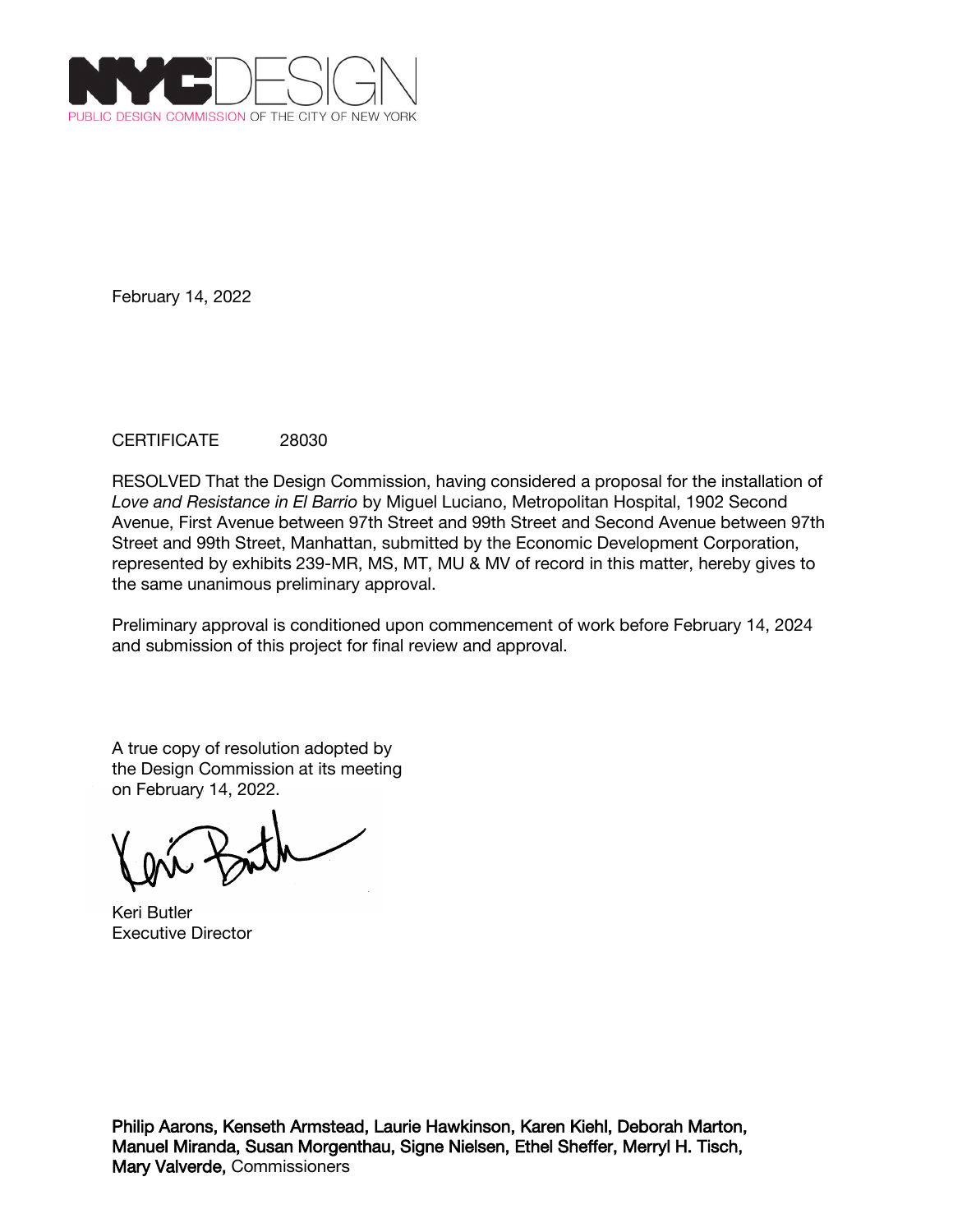

## CERTIFICATE 28031

RESOLVED That the Design Commission, having considered designs for the reconstruction of a streetscape and shoreline, West 207th Street and Exterior Street, Manhattan, submitted by the Economic Development Corporation, the Department of Parks & Recreation, and the Department of Transportation, represented by exhibits 7477-E, F, G, H & I of record in this matter, hereby gives to the same unanimous final approval.

Final approval is conditioned upon commencement of work before February 14, 2024 and submission of comprehensive photographic documentation of the completed project consisting of 8" x 10" archival-quality color photographs.

A true copy of resolution adopted by the Design Commission at its meeting on February 14, 2022.

Keri Butler Executive Director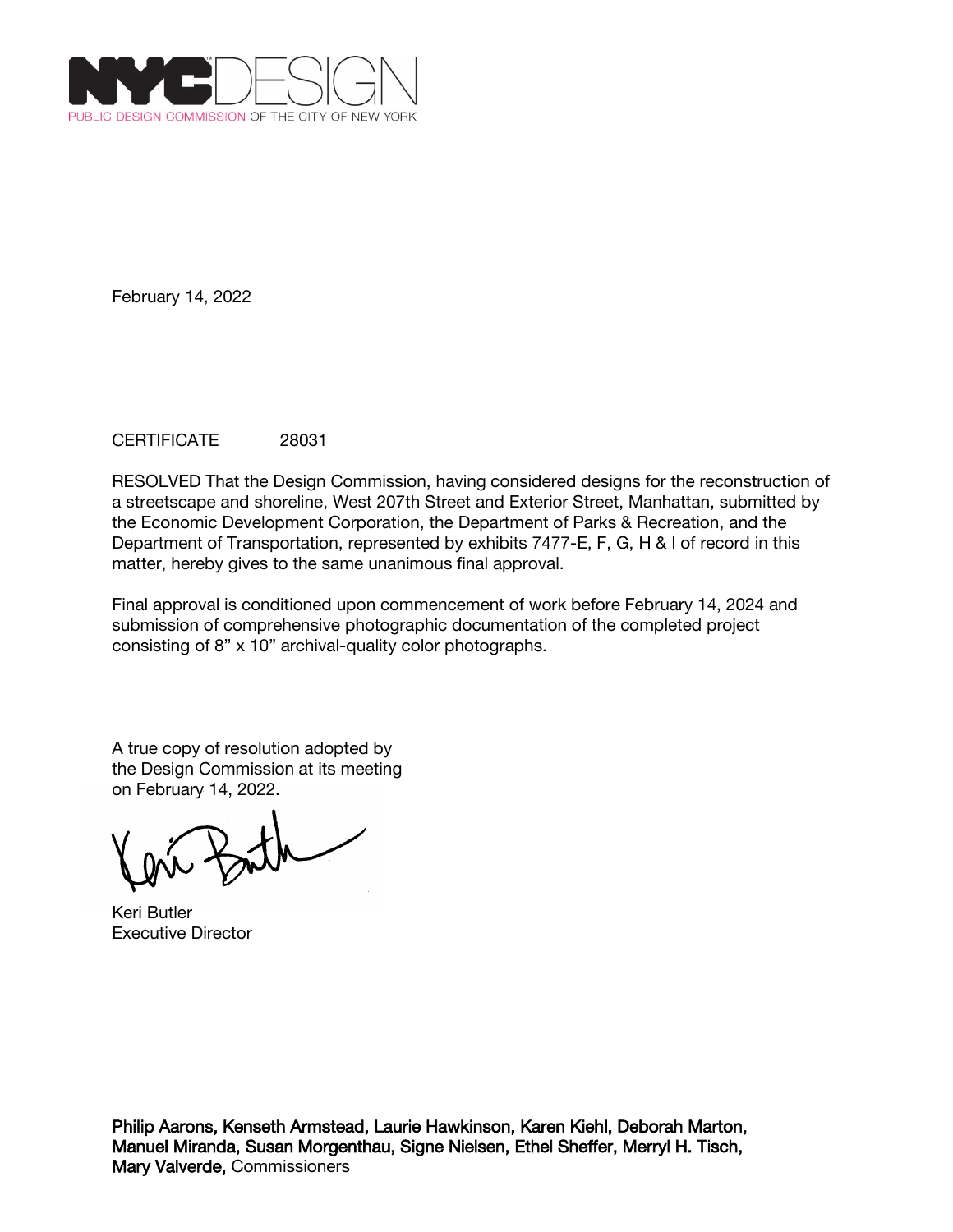

## CERTIFICATE 28032

RESOLVED That the Design Commission, having considered designs for the installation of doors, Engine Company 211/Ladder Company 119, 16 Hooper Street, Brooklyn, submitted by the Fire Department, represented by exhibits 2406-Q, R, S, T, U & V of record in this matter, hereby gives to the same unanimous preliminary and final approval.

Final approval is conditioned upon commencement of work before February 14, 2024 and submission of comprehensive photographic documentation of the completed project consisting of 8" x 10" archival-quality color photographs.

Keri Butler Executive Director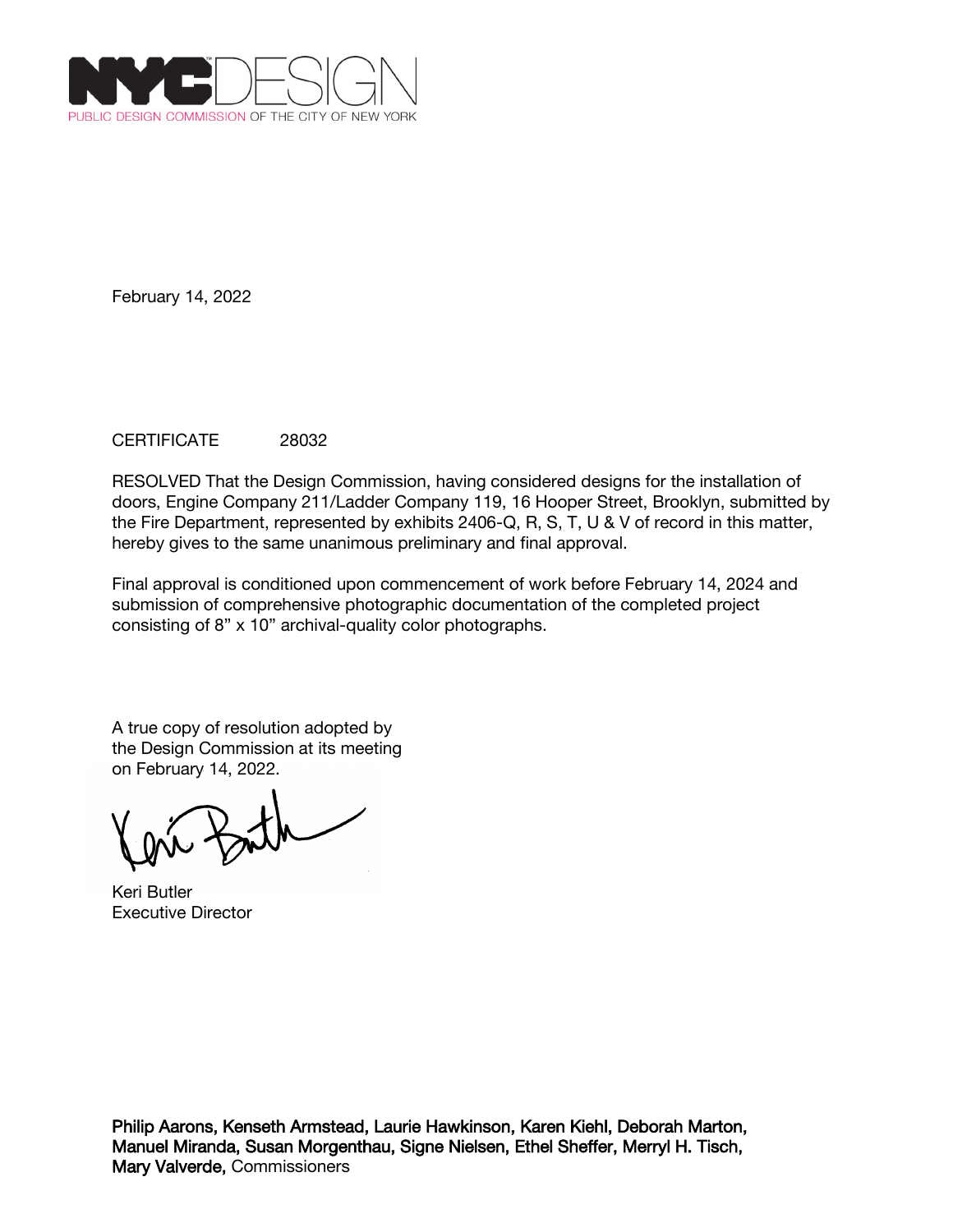

## CERTIFICATE 28033

RESOLVED That the Design Commission, having considered designs for the replacement of an ADA ramp and stairs, 7th Police Precinct, 19 1/2 Pitt Street, Manhattan, submitted by the New York City Police Department, represented by exhibits 3758-M, N, O & P of record in this matter, hereby gives to the same unanimous preliminary and final approval.

Final approval is conditioned upon commencement of work before February 14, 2024 and submission of comprehensive photographic documentation of the completed project consisting of 8" x 10" archival-quality color photographs.

Keri Butler Executive Director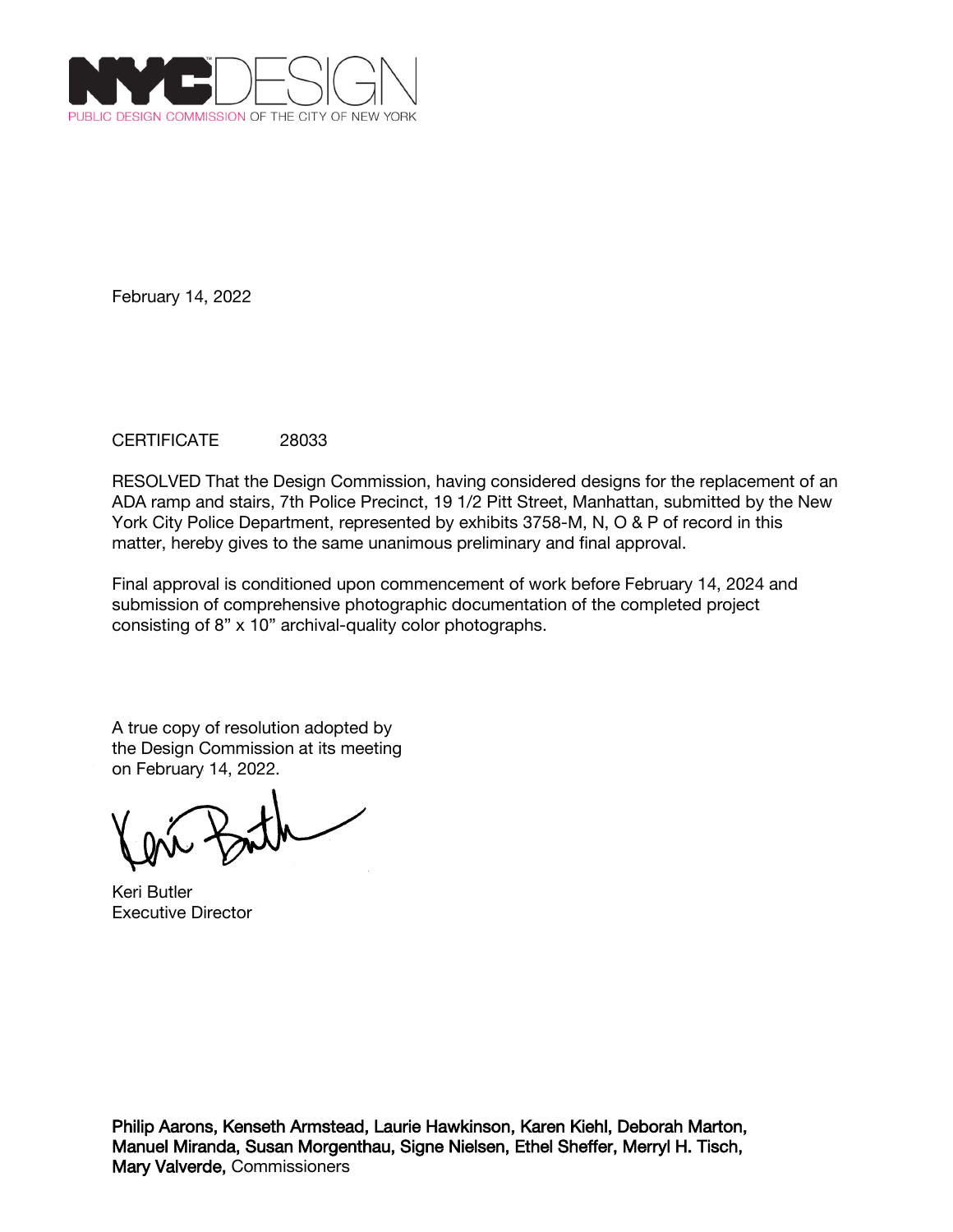

## CERTIFICATE 28034

RESOLVED That the Design Commission, having considered a proposal for the long-term loan of *For the Women's House* by Faith Ringgold, Rose M. Singer Center, Rikers Island to the Brooklyn Museum, 200 Eastern Parkway, Brooklyn, submitted by the Department of Correction, represented by exhibits 1554-UO, UP, UQ, UR & WD of record in this matter, hereby gives to the same unanimous preliminary approval with the understanding that the Brooklyn Museum will (1) provide for the care and preservation of the artwork throughout the loan, including while the artwork is on exhibition at the New Museum and (2) display the artwork on public view beginning in July 2022 and throughout the loan period, with reasonable exceptions. Commissioner Kiehl recused herself.

Preliminary approval is conditioned upon commencement of work before February 14, 2024 and submission of this project for final review and approval.

A true copy of resolution adopted by the Design Commission at its meeting on February 14, 2022.

Keri Butler Executive Director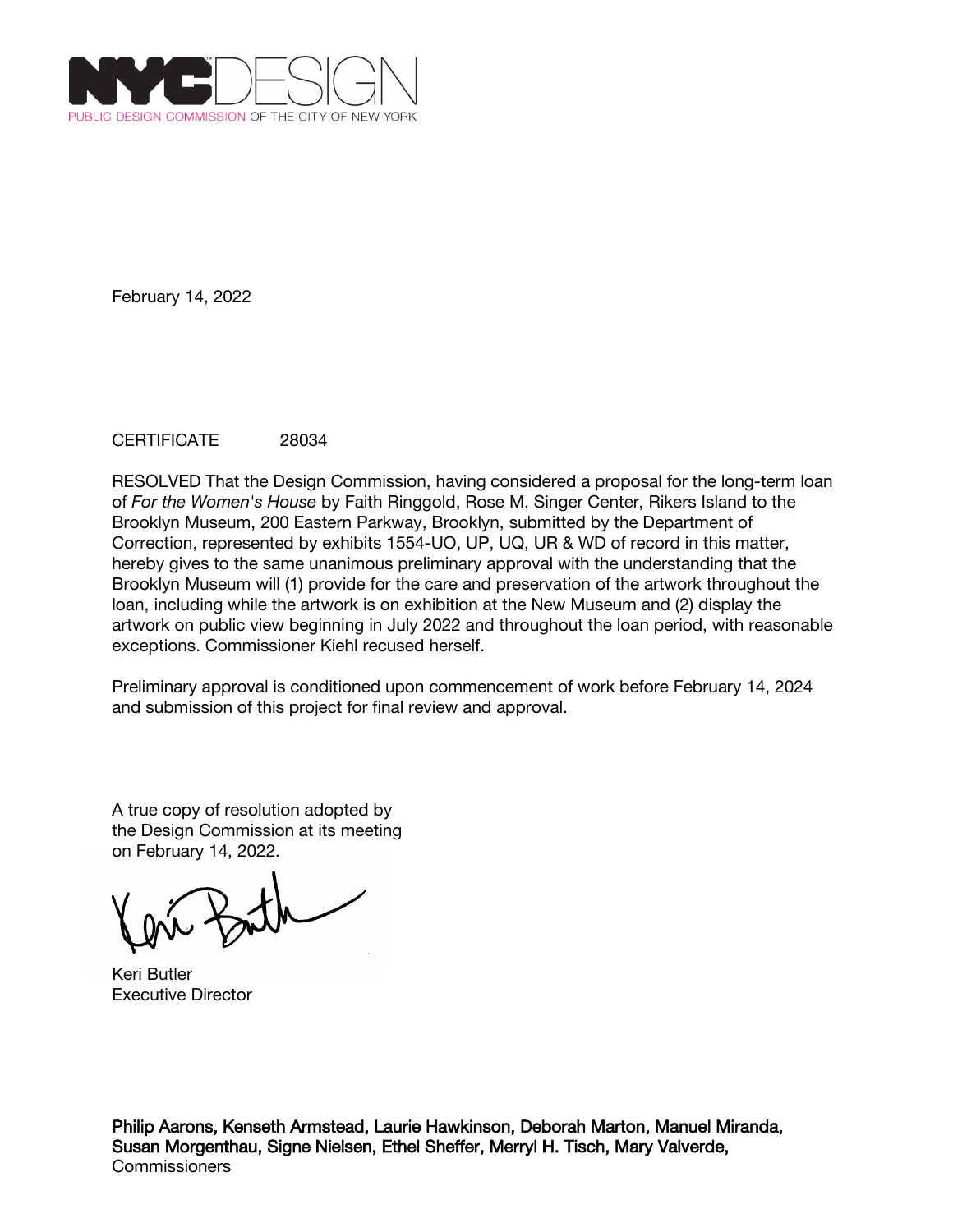

## CERTIFICATE 28035

RESOLVED That the Design Commission, having considered designs for the construction of Plaza 33, including installation of a distinctive sidewalk, West 33rd Street at Seventh Avenue, Manhattan, submitted by the Department of Transportation, represented by exhibits 5852-AT, AU, AV, AW & AX of record in this matter, hereby gives to the same unanimous preliminary approval with the understanding that (1) design details for the bollard sleeves will be submitted with the final drawings and will match the bollards at 1 Pennsylvania Plaza and (2) the approved paving materiality and design will extend the full perimeter of the Penn District, including around 2 Pennsylvania Plaza. Commissioner Nielsen recused herself.

Preliminary approval is conditioned upon submission of this project for final review and approval before February 14, 2024.

A true copy of resolution adopted by the Design Commission at its meeting on February 14, 2022.

Keri Butler Executive Director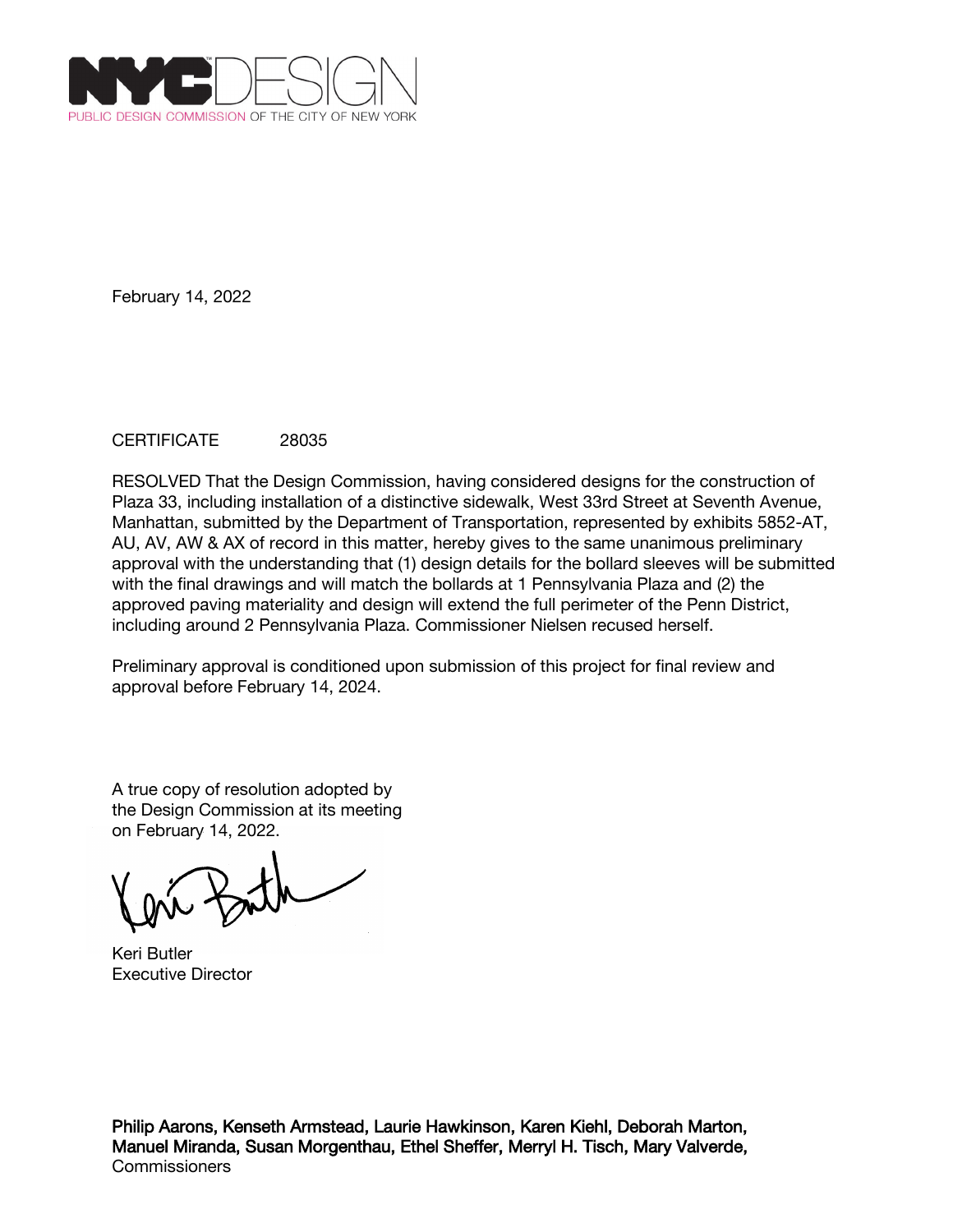

#### CERTIFICATE 28036

RESOLVED That the Design Commission, having considered designs for the reconstruction of the Kinderberg, restoration of the Chess and Checkers House, and adjacent site work, East 65th Street transverse road between Center Drive and East Drive, Central Park, Manhattan, submitted by the Department of Parks & Recreation and the Central Park Conservancy, represented by exhibits 2948-T, U, V & W of record in this matter, hereby gives to the same unanimous preliminary approval with the understanding that (1) the Landmarks Preservation Commission has binding jurisdiction over the proposed work on the Chess and Checkers House; (2) no concession is planned for the site; (3) alternate locations for the ramp were studied and the one proposed was determined to (a) result in the least amount of disturbance of the landscape and (b) provide the most equitable accessible route for people with diverse mobilities; (4) bluestone with a thermal finish will be used on the ramp walls, noting that the ramp is designed to be clearly identified as a contemporary intervention; and (5) the number of railings and guardrails do not exceed those specified by code. The Commission notes the Central Park Conservancy's thorough research into its proposals and acknowledges the challenge of designing contemporary interventions within Central Park in a way that respects the different periods of historic significance while meeting current codes and serving the public.

Preliminary approval is conditioned upon submission of this project for final review and approval before February 14, 2024.

A true copy of resolution adopted by the Design Commission at its meeting on February 14, 2022.

Keri Butler Executive Director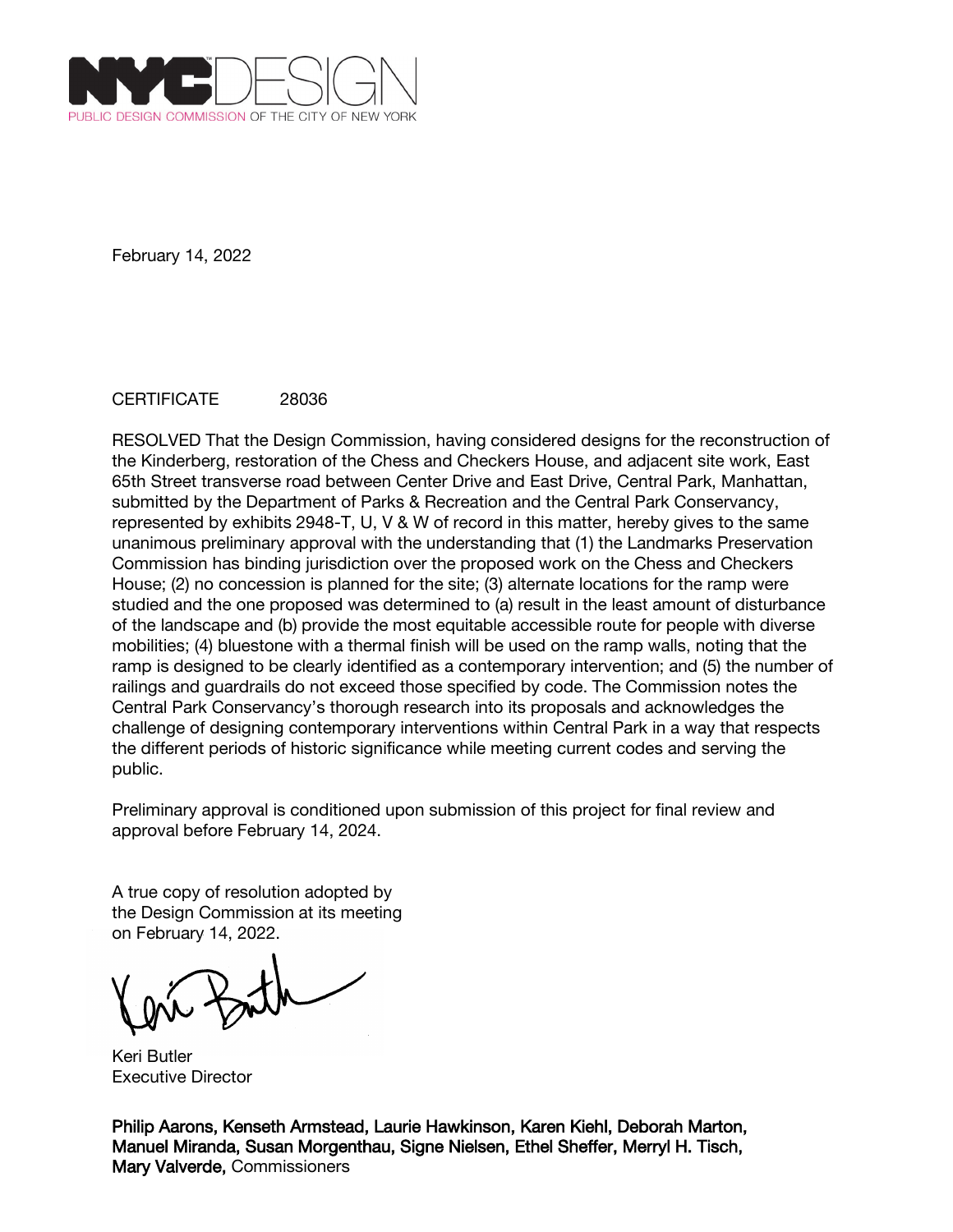

## CERTIFICATE 28037

RESOLVED That the Design Commission, having considered a proposal for the removal and temporary storage of *Enlightenment* and *Arms of the City of New York* (1940) by Rene Paul Chambellan, Manhattan Detention Complex, 125 White Street, White Street between Baxter Street and Centre Street, Manhattan, submitted by the Department of Design and Construction and the Department of Correction, represented by exhibits 4724-AP, AQ, AR & BE of record in this matter, hereby gives to the same unanimous preliminary approval with the understanding that a proposal for the conservation and re-installation of the artworks, including a maintenance plan, will be submitted for review as part of the proposal for the new facility at the same site.

Preliminary approval is conditioned upon commencement of work before February 14, 2024 and submission of this project for final review and approval.

A true copy of resolution adopted by the Design Commission at its meeting on February 14, 2022.

Keri Butler Executive Director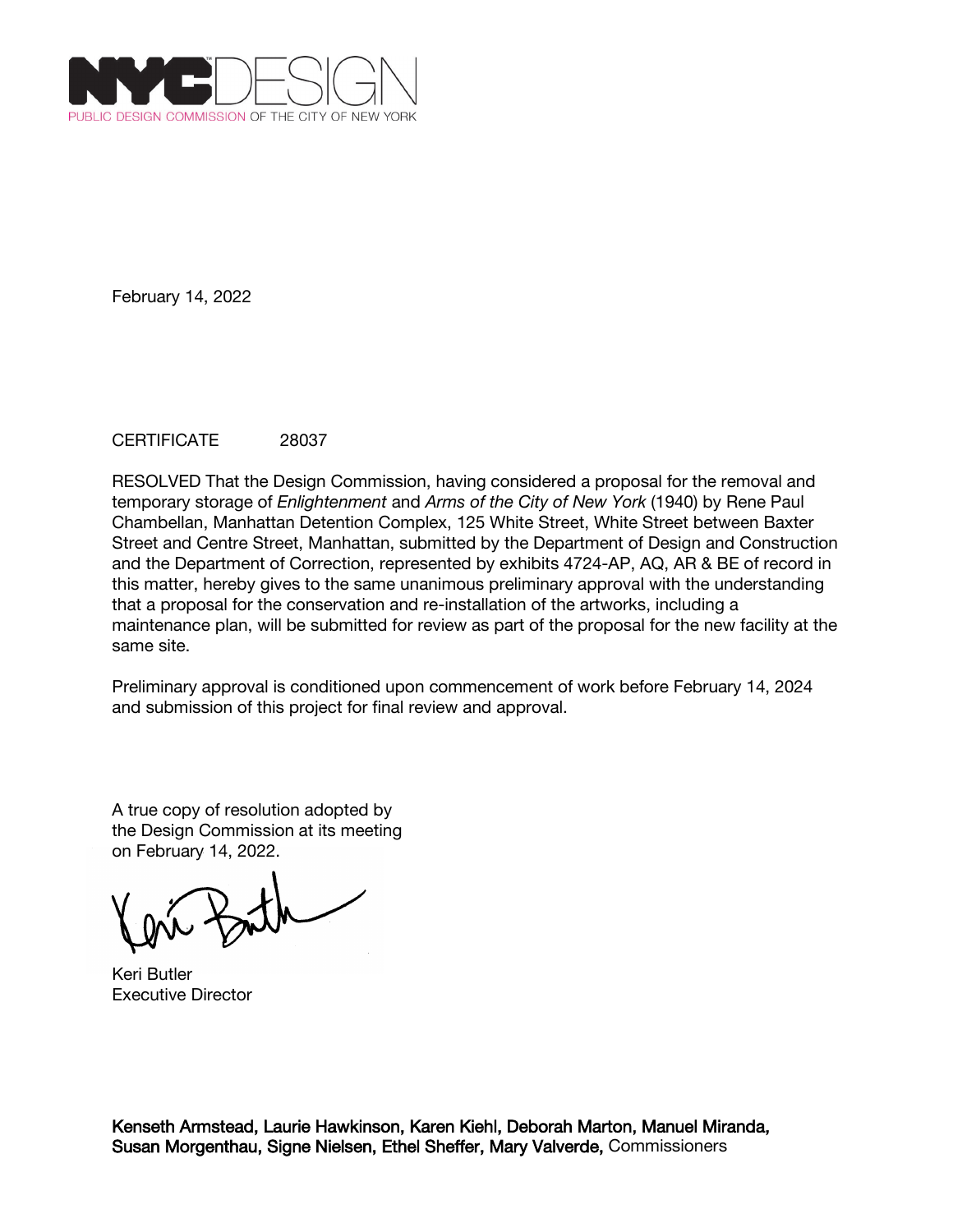

## CERTIFICATE 28038

RESOLVED That the Design Commission, having considered a proposal for the removal and temporary storage of *The Judgement of Pao Kung* and *The Judgement of Solomon* (1989) by Richard Haas, Manhattan Detention Complex, 125 White Street, Baxter Street façade, Manhattan, submitted by the Department of Cultural Affairs' Percent for Art Program, the Department of Design and Construction, and the Department of Correction, represented by exhibits 4724-AS, AT, AU & BE of record in this matter, hereby gives to the same unanimous preliminary approval with the understanding that the team will (1) work with the artist to develop a proposal to conserve and reinstall the artworks at the new jail facility or another appropriate location approved by the artist; (2) submit a plan and schedule for this work, taking into consideration the age of the artists and the expedited design-build timeline for the new facility; and (3) provide a plan for how the Department of Correction will ensure that these and other artworks installed under its jurisdiction will be maintained as originally installed.

Preliminary approval is conditioned upon commencement of work before February 14, 2024 and submission of this project for final review and approval.

A true copy of resolution adopted by the Design Commission at its meeting on February 14, 2022.

Keri Butler Executive Director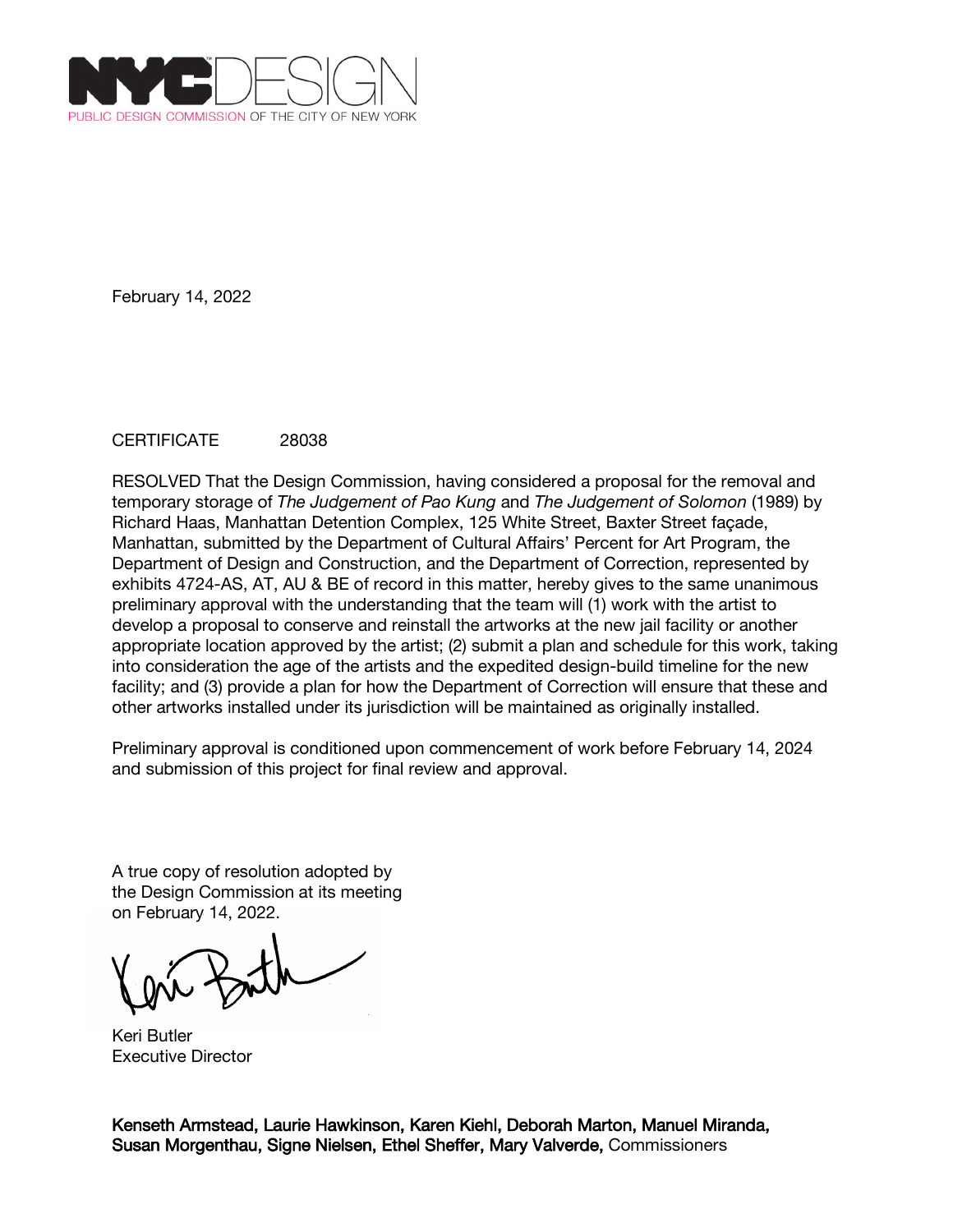

## CERTIFICATE 28039

RESOLVED That the Design Commission, having considered a proposal for the removal of *Immigration on the Lower East Side of New York* (1989) by Richard Haas, Manhattan Detention Complex, 125 White Street, Baxter Street façade, Manhattan, submitted by the Department of Cultural Affairs' Percent for Art Program, the Department of Design and Construction, and the Department of Correction, represented by exhibits 4724-AV, AW, AX & BE of record in this matter, hereby rejects the same. The Commission expresses support and respect for the artist and their work and is disheartened by the lack of maintenance for all the artworks at the site. The Commission acknowledges the infeasibility of salvaging the existing artwork, which is painted directly onto the building's exterior wall, but notes the importance of preserving artworks that represent immigrants and people of color as part of the history of New York City. The Commission requests that the team (1) transform the artwork from the existing corporeal form to a digital form; (2) work with the artist to develop a proposal to share the artwork with the public either at the new jail facility or another appropriate location approved by the artist; (3) submit a plan and schedule for the work outlined above, taking into consideration the age of the artist and the expedited design-build timeline for the new facility; and (4) provide a plan for how the Department of Correction will ensure that these and other artworks installed under its jurisdiction will be maintained as installed.

A true copy of resolution adopted by the Design Commission at its meeting on February 14, 2022.

Keri Butler Executive Director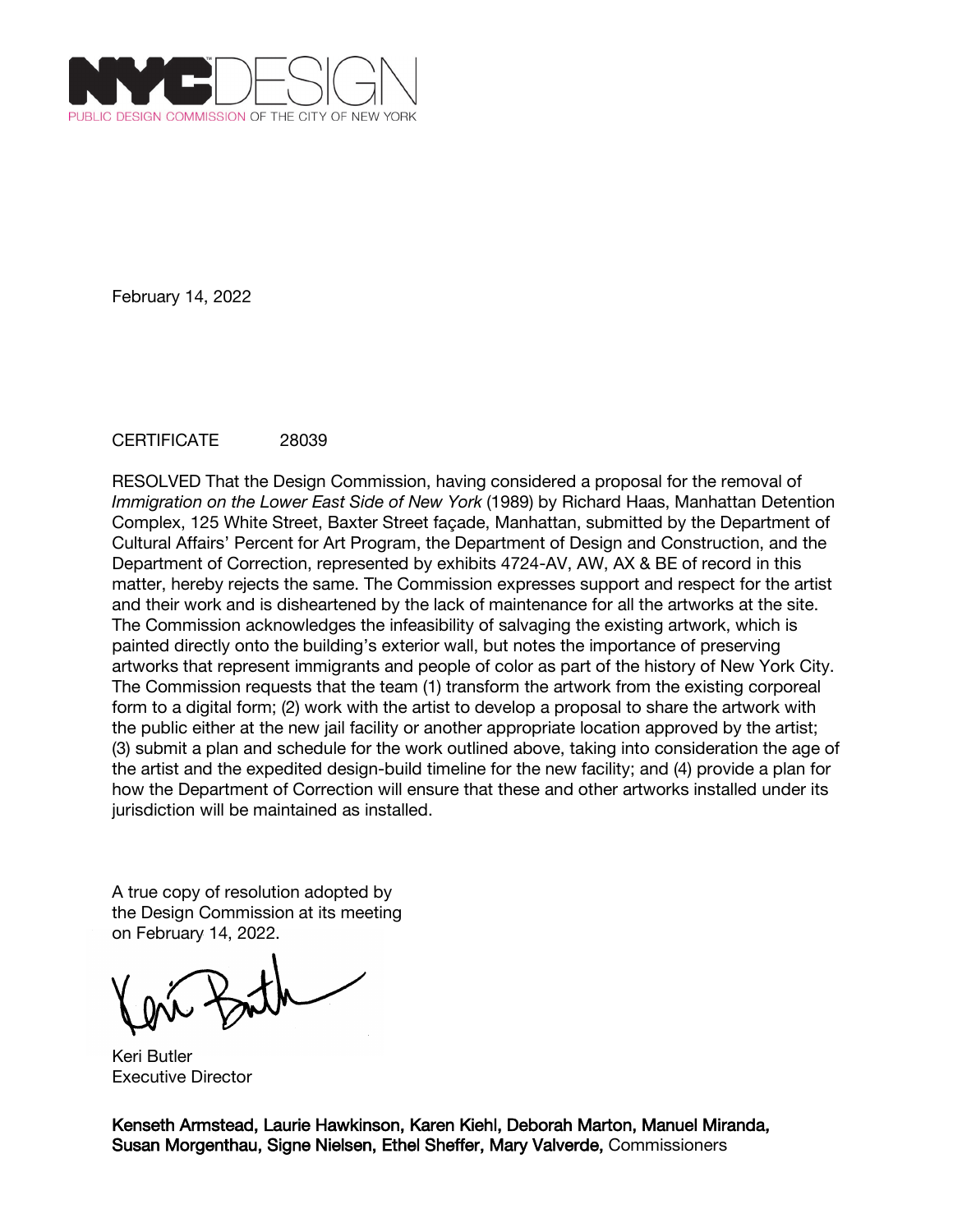

## CERTIFICATE 28040

RESOLVED That the Design Commission, having considered a proposal for the removal and temporary storage of *The Seven Columns of the Temple of Wisdom* and *Solomon's Throne* (1992) by Kit-Yin Snyder, Manhattan Detention Complex, White Street between Baxter Street and Centre Street, Manhattan, submitted by the Department of Cultural Affairs' Percent for Art Program, the Department of Design and Construction, and the Department of Correction represented by exhibits 4724-AY, AZ, BA & BE of record in this matter, hereby gives to the same unanimous preliminary approval with the understanding that the team will (1) work with the artist to develop a proposal to conserve and reinstall the artworks at the new jail facility or another appropriate location approved by the artist; (2) submit a plan and schedule for this work, taking into consideration the age of the artists and expedited design-build timeline for the new facility; and (3) provide a plan for how the Department of Correction will ensure that these and other artworks installed under its jurisdiction will be maintained as originally installed.

Preliminary approval is conditioned upon commencement of work before February 14, 2024 and submission of this project for final review and approval.

A true copy of resolution adopted by the Design Commission at its meeting on February 14, 2022.

Keri Butler Executive Director